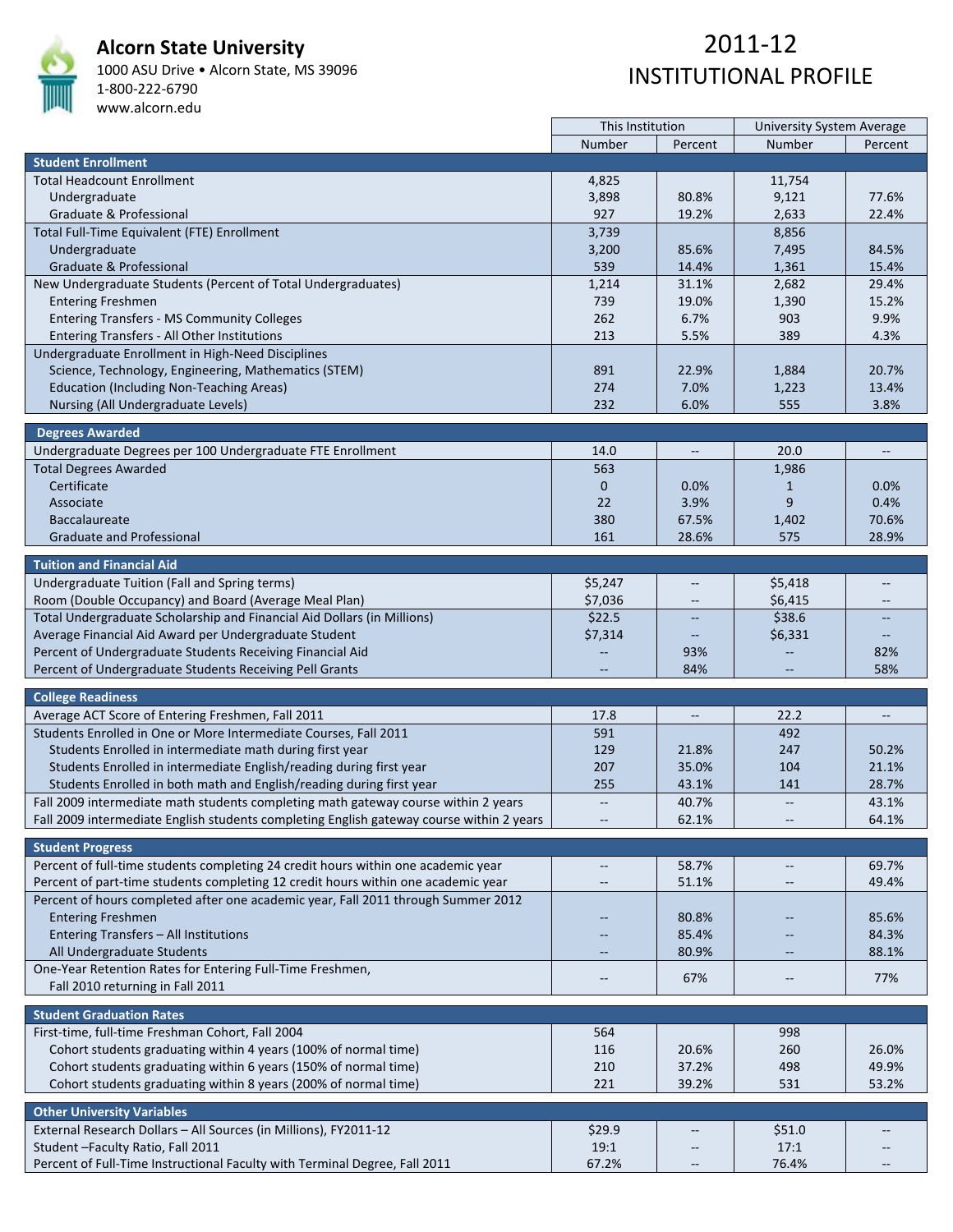

# **Delta State University**

1003 West Sunflower Road • Cleveland, MS 38733 1‐800‐GOTO‐DSU www.deltastate.edu

|                                                                                          | This Institution  |                                   | University System Average |                                                     |  |
|------------------------------------------------------------------------------------------|-------------------|-----------------------------------|---------------------------|-----------------------------------------------------|--|
|                                                                                          | Number            | Percent                           | Number                    | Percent                                             |  |
| <b>Student Enrollment</b>                                                                |                   |                                   |                           |                                                     |  |
| <b>Total Headcount Enrollment</b>                                                        | 5,481             |                                   | 11,754                    |                                                     |  |
| Undergraduate                                                                            | 3,319             | 60.6%                             | 9,121                     | 77.6%                                               |  |
| Graduate & Professional                                                                  | 2,162             | 39.4%                             | 2,633                     | 22.4%                                               |  |
| Total Full-Time Equivalent (FTE) Enrollment                                              | 3,558             |                                   | 8,856                     |                                                     |  |
|                                                                                          |                   | 72.5%                             |                           | 84.5%                                               |  |
| Undergraduate                                                                            | 2,581<br>977      |                                   | 7,495                     |                                                     |  |
| Graduate & Professional                                                                  |                   | 27.5%                             | 1,361                     | 15.4%                                               |  |
| New Undergraduate Students (Percent of Total Undergraduates)                             | 1,085             | 32.7%                             | 2,682                     | 29.4%                                               |  |
| <b>Entering Freshmen</b>                                                                 | 354               | 10.7%                             | 1,390                     | 15.2%                                               |  |
| <b>Entering Transfers - MS Community Colleges</b>                                        | 471               | 14.2%                             | 903                       | 9.9%                                                |  |
| Entering Transfers - All Other Institutions                                              | 260               | 7.8%                              | 389                       | 4.3%                                                |  |
| Undergraduate Enrollment in High-Need Disciplines                                        |                   |                                   |                           |                                                     |  |
| Science, Technology, Engineering, Mathematics (STEM)                                     | 367               | 11.1%                             | 1,884                     | 20.7%                                               |  |
| <b>Education (Including Non-Teaching Areas)</b>                                          | 677               | 20.4%                             | 1,223                     | 13.4%                                               |  |
| Nursing (All Undergraduate Levels)                                                       | 129               | 3.9%                              | 555                       | 3.8%                                                |  |
|                                                                                          |                   |                                   |                           |                                                     |  |
| <b>Degrees Awarded</b>                                                                   |                   |                                   |                           |                                                     |  |
| Undergraduate Degrees per 100 Undergraduate FTE Enrollment                               | 18.4              | $\hspace{0.05cm} \dashrightarrow$ | 20.0                      | $\overline{\phantom{a}}$                            |  |
| <b>Total Degrees Awarded</b>                                                             | 780               |                                   | 1,986                     |                                                     |  |
| Certificate                                                                              | $\mathbf 0$       | 0.0%                              | $\mathbf{1}$              | 0.0%                                                |  |
| Associate                                                                                | $\mathbf 0$       | 0.0%                              | 9                         | 0.4%                                                |  |
| <b>Baccalaureate</b>                                                                     | 503               | 64.5%                             | 1,402                     | 70.6%                                               |  |
| <b>Graduate and Professional</b>                                                         | 277               | 35.5%                             | 575                       | 28.9%                                               |  |
|                                                                                          |                   |                                   |                           |                                                     |  |
| <b>Tuition and Financial Aid</b>                                                         |                   |                                   |                           |                                                     |  |
| Undergraduate Tuition (Fall and Spring terms)                                            | \$5,287           | $-$                               | \$5,418                   |                                                     |  |
| Room (Double Occupancy) and Board (Average Meal Plan)                                    | \$5,799           | $\overline{\phantom{m}}$          | \$6,415                   | $\qquad \qquad -$                                   |  |
| Total Undergraduate Scholarship and Financial Aid Dollars (in Millions)                  | \$11.2            |                                   | \$38.6                    |                                                     |  |
| Average Financial Aid Award per Undergraduate Student                                    | \$5,022           |                                   | \$6,331                   | $\qquad \qquad -$                                   |  |
| Percent of Undergraduate Students Receiving Financial Aid                                |                   | 77%                               |                           | 82%                                                 |  |
| Percent of Undergraduate Students Receiving Pell Grants                                  |                   | 48%                               |                           | 58%                                                 |  |
|                                                                                          |                   |                                   |                           |                                                     |  |
| <b>College Readiness</b>                                                                 |                   |                                   |                           |                                                     |  |
| Average ACT Score of Entering Freshmen, Fall 2011                                        | 20.3              |                                   | 22.2                      |                                                     |  |
| Students Enrolled in One or More Intermediate Courses, Fall 2011                         | 118               |                                   | 492                       |                                                     |  |
| Students Enrolled in intermediate math during first year                                 | 38                | 32.2%                             | 247                       | 50.2%                                               |  |
| Students Enrolled in intermediate English/reading during first year                      | 42                | 35.6%                             | 104                       | 21.1%                                               |  |
| Students Enrolled in both math and English/reading during first year                     | 38                | 32.2%                             | 141                       | 28.7%                                               |  |
| Fall 2009 intermediate math students completing math gateway course within 2 years       | $\overline{a}$    | 33.9%                             | $\overline{\phantom{a}}$  |                                                     |  |
| Fall 2009 intermediate English students completing English gateway course within 2 years |                   | 63.8%                             |                           | 43.1%<br>64.1%                                      |  |
|                                                                                          |                   |                                   |                           |                                                     |  |
| <b>Student Progress</b>                                                                  |                   |                                   |                           |                                                     |  |
| Percent of full-time students completing 24 credit hours within one academic year        | $\overline{a}$    | 68.4%                             | $\overline{\phantom{m}}$  | 69.7%                                               |  |
| Percent of part-time students completing 12 credit hours within one academic year        |                   | 28.3%                             | $-\!$                     | 49.4%                                               |  |
| Percent of hours completed after one academic year, Fall 2011 through Summer 2012        |                   |                                   |                           |                                                     |  |
|                                                                                          |                   |                                   |                           |                                                     |  |
| <b>Entering Freshmen</b>                                                                 | --                | 71.1%                             | $-$                       | 85.6%                                               |  |
| <b>Entering Transfers</b>                                                                |                   | 73.3%                             |                           | 84.3%                                               |  |
| All Undergraduate Students                                                               |                   | 82.4%                             |                           | 88.1%                                               |  |
| One-Year Retention Rates for Entering Full-Time Freshmen,                                | $\qquad \qquad -$ | 61%                               | $\overline{\phantom{a}}$  | 77%                                                 |  |
| Fall 2010 returning in Fall 2011                                                         |                   |                                   |                           |                                                     |  |
| <b>Student Graduation Rates</b>                                                          |                   |                                   |                           |                                                     |  |
| First-time, full-time Freshman Cohort, Fall 2004                                         | 381               |                                   | 998                       |                                                     |  |
|                                                                                          |                   |                                   |                           |                                                     |  |
| Cohort students graduating within 4 years (100% of normal time)                          | 76                | 19.9%                             | 260                       | 26.0%                                               |  |
| Cohort students graduating within 6 years (150% of normal time)                          | 177               | 46.5%                             | 498                       | 49.9%                                               |  |
| Cohort students graduating within 8 years (200% of normal time)                          | 188               | 49.3%                             | 531                       | 53.2%                                               |  |
| <b>Other University Variables</b>                                                        |                   |                                   |                           |                                                     |  |
| External Research Dollars - All Sources (in Millions), FY2011-12                         | \$7.1             |                                   | \$51.0                    | $\hspace{0.05cm} -\hspace{0.05cm} -\hspace{0.05cm}$ |  |
|                                                                                          |                   | $\qquad \qquad -$                 |                           |                                                     |  |
| Student - Faculty Ratio, Fall 2011                                                       | 18:1              |                                   | 17:1                      |                                                     |  |
| Percent of Full-Time Instructional Faculty with Terminal Degree, Fall 2011               | 62.3%             | $\overline{\phantom{m}}$          | 76.4%                     | $\hspace{0.05cm} -\hspace{0.05cm} -\hspace{0.05cm}$ |  |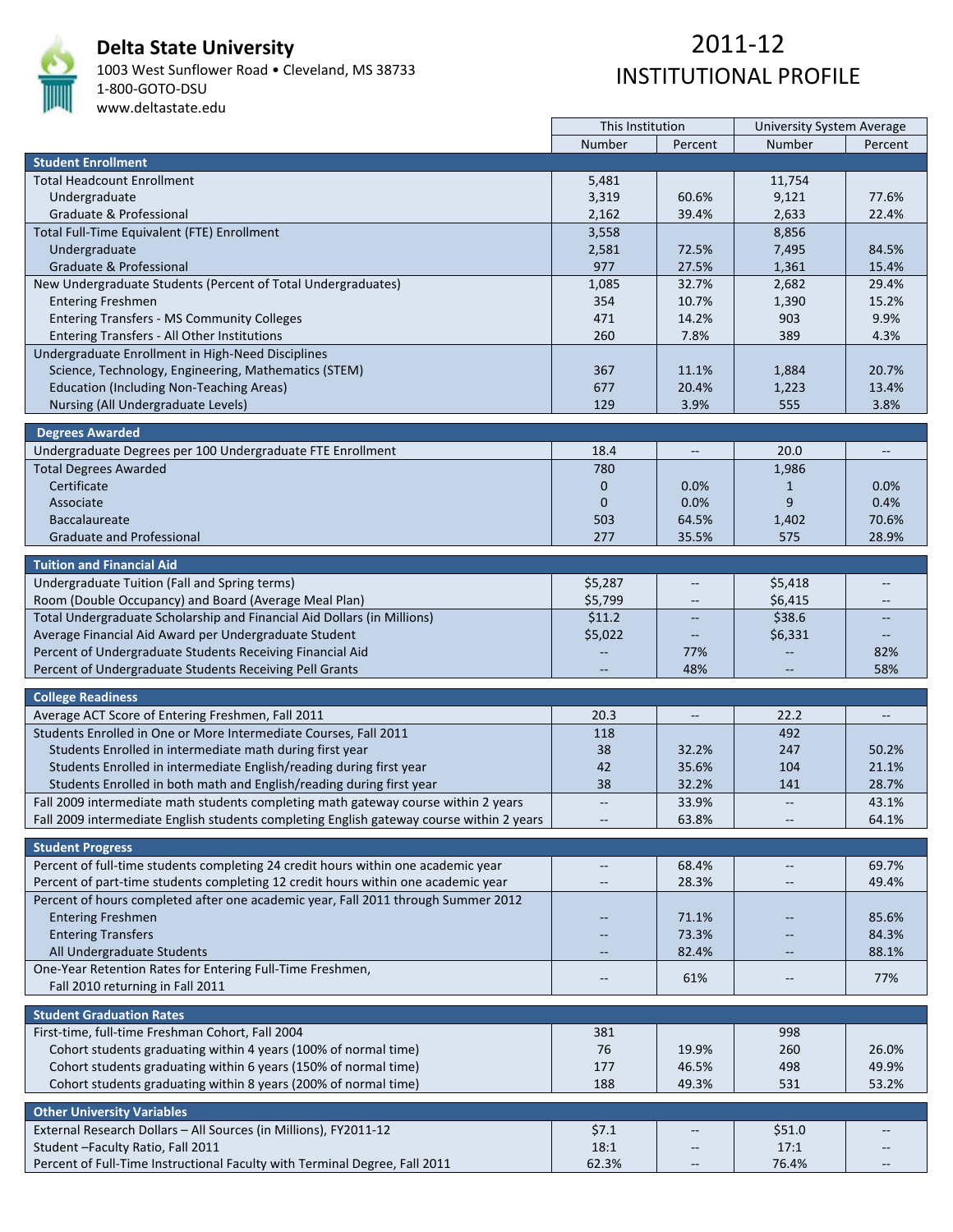

### **Jackson State University**

1400 Lynch Street • Jackson, MS 39217 1‐800‐848‐6817

#### www.jsums.edu

|                                                                                          | This Institution         |                          | University System Average |                          |
|------------------------------------------------------------------------------------------|--------------------------|--------------------------|---------------------------|--------------------------|
|                                                                                          | Number                   | Percent                  | Number                    | Percent                  |
| <b>Student Enrollment</b>                                                                |                          |                          |                           |                          |
| <b>Total Headcount Enrollment</b>                                                        | 10,520                   |                          | 11,754                    |                          |
| Undergraduate                                                                            | 7,943                    | 75.5%                    | 9,121                     | 77.6%                    |
| Graduate & Professional                                                                  | 2,577                    | 24.5%                    | 2,633                     | 22.4%                    |
| Total Full-Time Equivalent (FTE) Enrollment                                              | 7,686                    |                          | 8,856                     |                          |
| Undergraduate                                                                            | 6,380                    | 83.0%                    | 7,495                     | 84.5%                    |
| Graduate & Professional                                                                  | 1,306                    | 17.0%                    | 1,361                     | 15.4%                    |
| New Undergraduate Students (Percent of Total Undergraduates)                             | 2,091                    | 26.3%                    | 2,682                     | 29.4%                    |
| <b>Entering Freshmen</b>                                                                 | 1,076                    | 13.5%                    | 1,390                     | 15.2%                    |
|                                                                                          | 679                      | 8.5%                     | 903                       | 9.9%                     |
| <b>Entering Transfers - MS Community Colleges</b>                                        | 336                      |                          | 389                       |                          |
| Entering Transfers - All Other Institutions                                              |                          | 4.2%                     |                           | 4.3%                     |
| Undergraduate Enrollment in High-Need Disciplines                                        |                          |                          |                           |                          |
| Science, Technology, Engineering, Mathematics (STEM)                                     | 1,863                    | 23.5%                    | 1,884                     | 20.7%                    |
| <b>Education (Including Non-Teaching Areas)</b>                                          | 1,489                    | 18.7%                    | 1,223                     | 13.4%                    |
| Nursing (All Undergraduate Levels)                                                       |                          |                          | 555                       | 3.8%                     |
| <b>Degrees Awarded</b>                                                                   |                          |                          |                           |                          |
|                                                                                          | 17.8                     |                          | 20.0                      | $\overline{\phantom{a}}$ |
| Undergraduate Degrees per 100 Undergraduate FTE Enrollment                               |                          | $\overline{\phantom{a}}$ |                           |                          |
| <b>Total Degrees Awarded</b>                                                             | 1,559                    |                          | 1,986                     |                          |
| Certificate                                                                              | $\mathbf 0$              | 0.0%                     | $\mathbf{1}$              | 0.0%                     |
| Associate                                                                                | $\mathbf{0}$             | 0.0%                     | 9                         | 0.4%                     |
| <b>Baccalaureate</b>                                                                     | 1,064                    | 68.2%                    | 1,402                     | 70.6%                    |
| <b>Graduate and Professional</b>                                                         | 495                      | 31.8%                    | 575                       | 28.9%                    |
| <b>Tuition and Financial Aid</b>                                                         |                          |                          |                           |                          |
| Undergraduate Tuition (Fall and Spring terms)                                            | \$5,506                  | $\overline{\phantom{a}}$ | \$5,418                   | $\overline{\phantom{a}}$ |
|                                                                                          |                          |                          |                           |                          |
| Room (Double Occupancy) and Board (Average Meal Plan)                                    | \$6,784                  |                          | \$6,415                   |                          |
| Total Undergraduate Scholarship and Financial Aid Dollars (in Millions)                  | \$45.8                   |                          | \$38.6                    |                          |
| Average Financial Aid Award per Undergraduate Student                                    | \$7,672                  | $\overline{\phantom{a}}$ | \$6,331                   | $\overline{\phantom{a}}$ |
| Percent of Undergraduate Students Receiving Financial Aid                                |                          | 87%                      |                           | 82%                      |
| Percent of Undergraduate Students Receiving Pell Grants                                  |                          | 76%                      |                           | 58%                      |
| <b>College Readiness</b>                                                                 |                          |                          |                           |                          |
| Average ACT Score of Entering Freshmen, Fall 2011                                        | 18.6                     | $\overline{\phantom{a}}$ | 22.2                      | $\overline{\phantom{a}}$ |
| Students Enrolled in One or More Intermediate Courses, Fall 2011                         | 662                      |                          | 492                       |                          |
| Students Enrolled in intermediate math during first year                                 | 222                      | 33.5%                    | 247                       | 50.2%                    |
|                                                                                          | 191                      | 28.9%                    | 104                       | 21.1%                    |
| Students Enrolled in intermediate English/reading during first year                      |                          |                          |                           |                          |
| Students Enrolled in both math and English/reading during first year                     | 249                      | 37.6%                    | 141                       | 28.7%                    |
| Fall 2009 intermediate math students completing math gateway course within 2 years       | $\overline{\phantom{m}}$ | 45.0%                    | $\overline{\phantom{m}}$  | 43.1%                    |
| Fall 2009 intermediate English students completing English gateway course within 2 years |                          | 66.7%                    |                           | 64.1%                    |
| <b>Student Progress</b>                                                                  |                          |                          |                           |                          |
| Percent of full-time students completing 24 credit hours within one academic year        | $\overline{\phantom{m}}$ | 59.8%                    | $\overline{\phantom{a}}$  | 69.7%                    |
| Percent of part-time students completing 12 credit hours within one academic year        | $-\!$                    | 54.3%                    | $\overline{\phantom{m}}$  | 49.4%                    |
| Percent of hours completed after one academic year, Fall 2011 through Summer 2012        |                          |                          |                           |                          |
|                                                                                          |                          |                          |                           |                          |
| <b>Entering Freshmen</b>                                                                 | $-$                      | 82.1%                    |                           | 85.6%                    |
| <b>Entering Transfers</b>                                                                |                          | 81.9%                    |                           | 84.3%                    |
| All Undergraduate Students                                                               | $\overline{\phantom{a}}$ | 80.1%                    | $\overline{\phantom{m}}$  | 88.1%                    |
| One-Year Retention Rates for Entering Full-Time Freshmen,                                | $-\,-$                   | 73%                      | $-\hbox{--}$              | 77%                      |
| Fall 2010 returning in Fall 2011                                                         |                          |                          |                           |                          |
| <b>Student Graduation Rates</b>                                                          |                          |                          |                           |                          |
| First-time, full-time Freshman Cohort, Fall 2004                                         | 995                      |                          | 998                       |                          |
|                                                                                          |                          |                          |                           |                          |
| Cohort students graduating within 4 years (100% of normal time)                          | 200                      | 20.1%                    | 260                       | 26.0%                    |
| Cohort students graduating within 6 years (150% of normal time)                          | 401                      | 40.3%                    | 498                       | 49.9%                    |
| Cohort students graduating within 8 years (200% of normal time)                          | 466                      | 46.8%                    | 531                       | 53.2%                    |
| <b>Other University Variables</b>                                                        |                          |                          |                           |                          |
| External Research Dollars - All Sources (in Millions), FY2011-12                         | \$48.7                   | $\overline{\phantom{a}}$ | \$51.0                    | $\qquad \qquad -$        |
| Student-Faculty Ratio, Fall 2011                                                         | 18:1                     |                          | 17:1                      |                          |
|                                                                                          | 80.3%                    | $\overline{a}$           | 76.4%                     | $\overline{\phantom{a}}$ |
| Percent of Full-Time Instructional Faculty with Terminal Degree, Fall 2011               |                          |                          |                           |                          |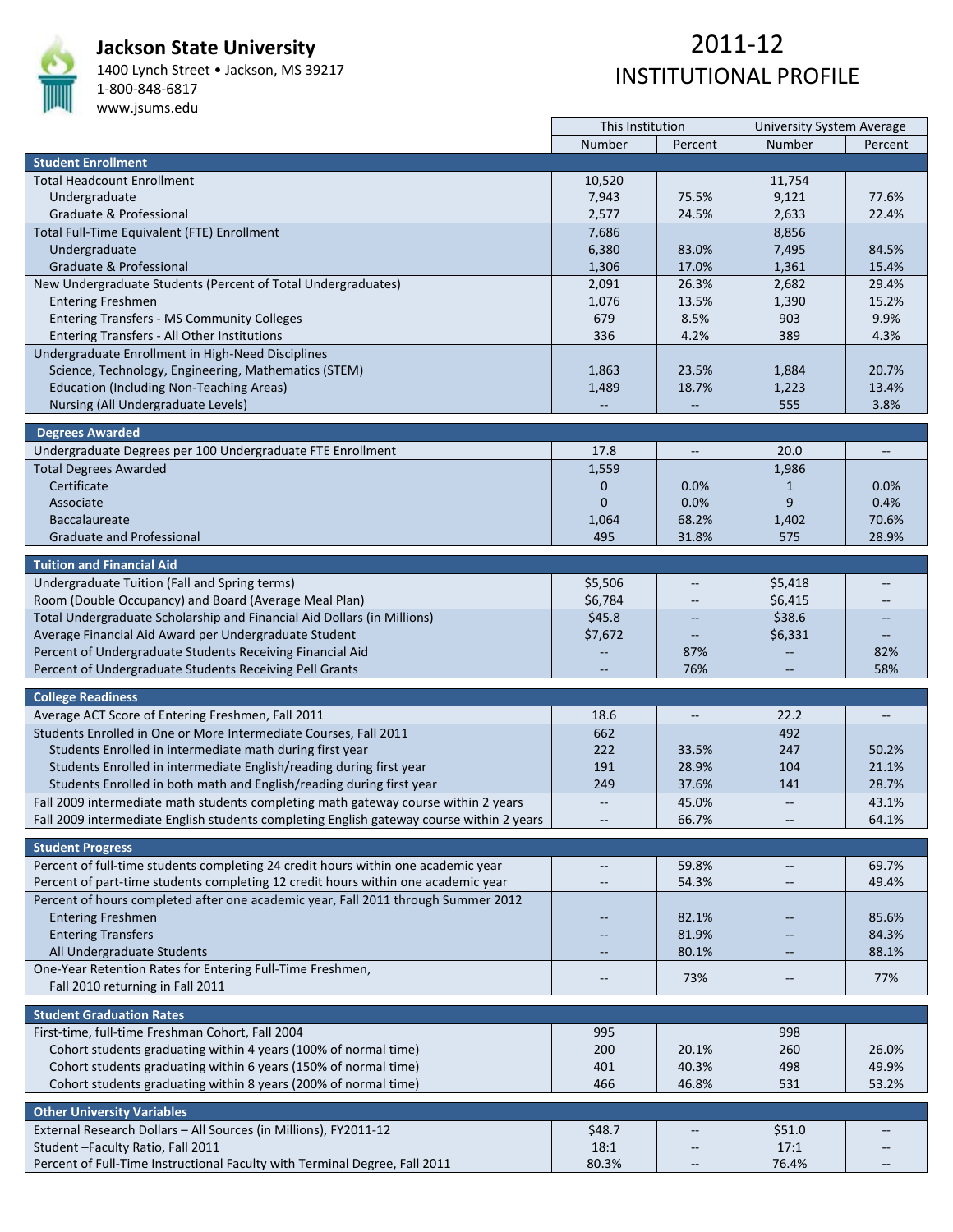

### **Mississippi State University**

P.O. Box 9700 • Mississippi State, MS 39762 1‐662‐325‐2224 www.msstate.edu

# 2011‐12 INSTITUTIONAL PROFILE

|                                                                                          | This Institution         |                          | <b>University System Average</b> |                                   |  |  |
|------------------------------------------------------------------------------------------|--------------------------|--------------------------|----------------------------------|-----------------------------------|--|--|
|                                                                                          | Number                   | Percent                  | Number                           | Percent                           |  |  |
| <b>Student Enrollment</b>                                                                |                          |                          |                                  |                                   |  |  |
| <b>Total Headcount Enrollment</b>                                                        | 23,046                   |                          | 11,754                           |                                   |  |  |
| Undergraduate                                                                            | 17,855                   | 77.5%                    | 9,121                            | 77.6%                             |  |  |
| Graduate & Professional                                                                  | 5,191                    | 22.5%                    | 2,633                            | 22.4%                             |  |  |
| Total Full-Time Equivalent (FTE) Enrollment                                              | 18,451                   |                          | 8,856                            |                                   |  |  |
| Undergraduate                                                                            | 15,671                   | 84.9%                    | 7,495                            | 84.5%                             |  |  |
| Graduate & Professional                                                                  | 2,780                    | 15.1%                    | 1,361                            | 15.4%                             |  |  |
| New Undergraduate Students (Percent of Total Undergraduates)                             | 5,296                    | 29.7%                    | 2,682                            | 29.4%                             |  |  |
| <b>Entering Freshmen</b>                                                                 | 2,946                    | 16.5%                    | 1,390                            | 15.2%                             |  |  |
| <b>Entering Transfers - MS Community Colleges</b>                                        | 1,708                    | 9.6%                     | 903                              | 9.9%                              |  |  |
| Entering Transfers - All Other Institutions                                              | 642                      | 3.6%                     | 389                              | 4.3%                              |  |  |
| Undergraduate Enrollment in High-Need Disciplines                                        |                          |                          |                                  |                                   |  |  |
| Science, Technology, Engineering, Mathematics (STEM)                                     | 5,897                    | 33.0%                    |                                  | 20.7%                             |  |  |
|                                                                                          |                          |                          | 1,884                            | 13.4%                             |  |  |
| <b>Education (Including Non-Teaching Areas)</b>                                          | 3,129                    | 17.5%                    | 1,223                            |                                   |  |  |
| Nursing (All Undergraduate Levels)                                                       |                          |                          | 555                              | 3.8%                              |  |  |
| <b>Degrees Awarded</b>                                                                   |                          |                          |                                  |                                   |  |  |
| Undergraduate Degrees per 100 Undergraduate FTE Enrollment                               | 20.2                     | $\overline{\phantom{a}}$ | 20.0                             | $\hspace{0.05cm} \dashrightarrow$ |  |  |
| <b>Total Degrees Awarded</b>                                                             | 4,010                    |                          | 1,986                            |                                   |  |  |
| Certificate                                                                              | $\mathbf 0$              | 0.0%                     | $\mathbf{1}$                     | 0.0%                              |  |  |
| Associate                                                                                | $\mathbf{0}$             | 0.0%                     | 9                                | 0.4%                              |  |  |
| <b>Baccalaureate</b>                                                                     | 2,922                    | 72.9%                    | 1,402                            | 70.6%                             |  |  |
| <b>Graduate and Professional</b>                                                         | 1,088                    | 27.1%                    | 575                              | 28.9%                             |  |  |
|                                                                                          |                          |                          |                                  |                                   |  |  |
| <b>Tuition and Financial Aid</b>                                                         |                          |                          |                                  |                                   |  |  |
| Undergraduate Tuition (Fall and Spring terms)                                            | \$5,805                  |                          | \$5,418                          | --                                |  |  |
| Room (Double Occupancy) and Board (Average Meal Plan)                                    | \$6,737                  |                          | \$6,415                          |                                   |  |  |
| Total Undergraduate Scholarship and Financial Aid Dollars (in Millions)                  | \$78.5                   |                          | \$38.6                           |                                   |  |  |
| Average Financial Aid Award per Undergraduate Student                                    | \$6,216                  | $\qquad \qquad -$        | \$6,331                          | $\qquad \qquad -$                 |  |  |
| Percent of Undergraduate Students Receiving Financial Aid                                |                          | 77%                      |                                  | 82%                               |  |  |
| Percent of Undergraduate Students Receiving Pell Grants                                  |                          | 36%                      |                                  | 58%                               |  |  |
|                                                                                          |                          |                          |                                  |                                   |  |  |
| <b>College Readiness</b>                                                                 |                          |                          |                                  |                                   |  |  |
| Average ACT Score of Entering Freshmen, Fall 2011                                        | 23.6                     | $\overline{\phantom{m}}$ | 22.2                             | $\overline{\phantom{a}}$          |  |  |
| Students Enrolled in One or More Intermediate Courses, Fall 2011                         | 867                      |                          | 492                              |                                   |  |  |
| Students Enrolled in intermediate math during first year                                 | 600                      | 69.2%                    | 247                              | 50.2%                             |  |  |
| Students Enrolled in intermediate English/reading during first year                      | 100                      | 11.5%                    | 104                              | 21.1%                             |  |  |
| Students Enrolled in both math and English/reading during first year                     | 167                      | 19.3%                    | 141                              | 28.7%                             |  |  |
| Fall 2009 intermediate math students completing math gateway course within 2 years       | $\overline{\phantom{m}}$ | 63.5%                    | $\overline{\phantom{a}}$         | 43.1%                             |  |  |
| Fall 2009 intermediate English students completing English gateway course within 2 years |                          | 59.2%                    |                                  | 64.1%                             |  |  |
|                                                                                          |                          |                          |                                  |                                   |  |  |
| <b>Student Progress</b>                                                                  |                          |                          |                                  |                                   |  |  |
| Percent of full-time students completing 24 credit hours within one academic year        | $\overline{\phantom{a}}$ | 73.2%                    | $\qquad \qquad -$                | 69.7%                             |  |  |
| Percent of part-time students completing 12 credit hours within one academic year        | $\overline{\phantom{m}}$ | 56.8%                    | $\qquad \qquad -$                | 49.4%                             |  |  |
| Percent of hours completed after one academic year, Fall 2011 through Summer 2012        |                          |                          |                                  |                                   |  |  |
| <b>Entering Freshmen</b>                                                                 |                          | 86.3%                    |                                  | 85.6%                             |  |  |
| <b>Entering Transfers</b>                                                                |                          | 88.4%                    |                                  | 84.3%                             |  |  |
| All Undergraduate Students                                                               | $\overline{\phantom{a}}$ | 92.0%                    |                                  | 88.1%                             |  |  |
| One-Year Retention Rates for Entering Full-Time Freshmen,                                |                          |                          |                                  |                                   |  |  |
| Fall 2010 returning in Fall 2011                                                         | $\overline{\phantom{m}}$ | 83%                      | $\qquad \qquad -$                | 77%                               |  |  |
|                                                                                          |                          |                          |                                  |                                   |  |  |
| <b>Student Graduation Rates</b>                                                          |                          |                          |                                  |                                   |  |  |
| First-time, full-time Freshman Cohort, Fall 2004                                         | 1,735                    |                          | 998                              |                                   |  |  |
| Cohort students graduating within 4 years (100% of normal time)                          | 492                      | 28.4%                    | 260                              | 26.0%                             |  |  |
| Cohort students graduating within 6 years (150% of normal time)                          | 1,007                    | 58.0%                    | 498                              | 49.9%                             |  |  |
| Cohort students graduating within 8 years (200% of normal time)                          | 1,061                    | 61.2%                    | 531                              | 53.2%                             |  |  |
|                                                                                          |                          |                          |                                  |                                   |  |  |
| <b>Other University Variables</b>                                                        |                          |                          |                                  |                                   |  |  |
| External Research Dollars - All Sources (in Millions), FY2011-12                         | \$134.9                  |                          | \$51.0                           |                                   |  |  |
| Student-Faculty Ratio, Fall 2011                                                         | 20:1                     |                          | 17:1                             |                                   |  |  |
| Percent of Full-Time Instructional Faculty with Terminal Degree, Fall 2011               | 79.2%                    |                          | 76.4%                            |                                   |  |  |

 $\mathbf{r}$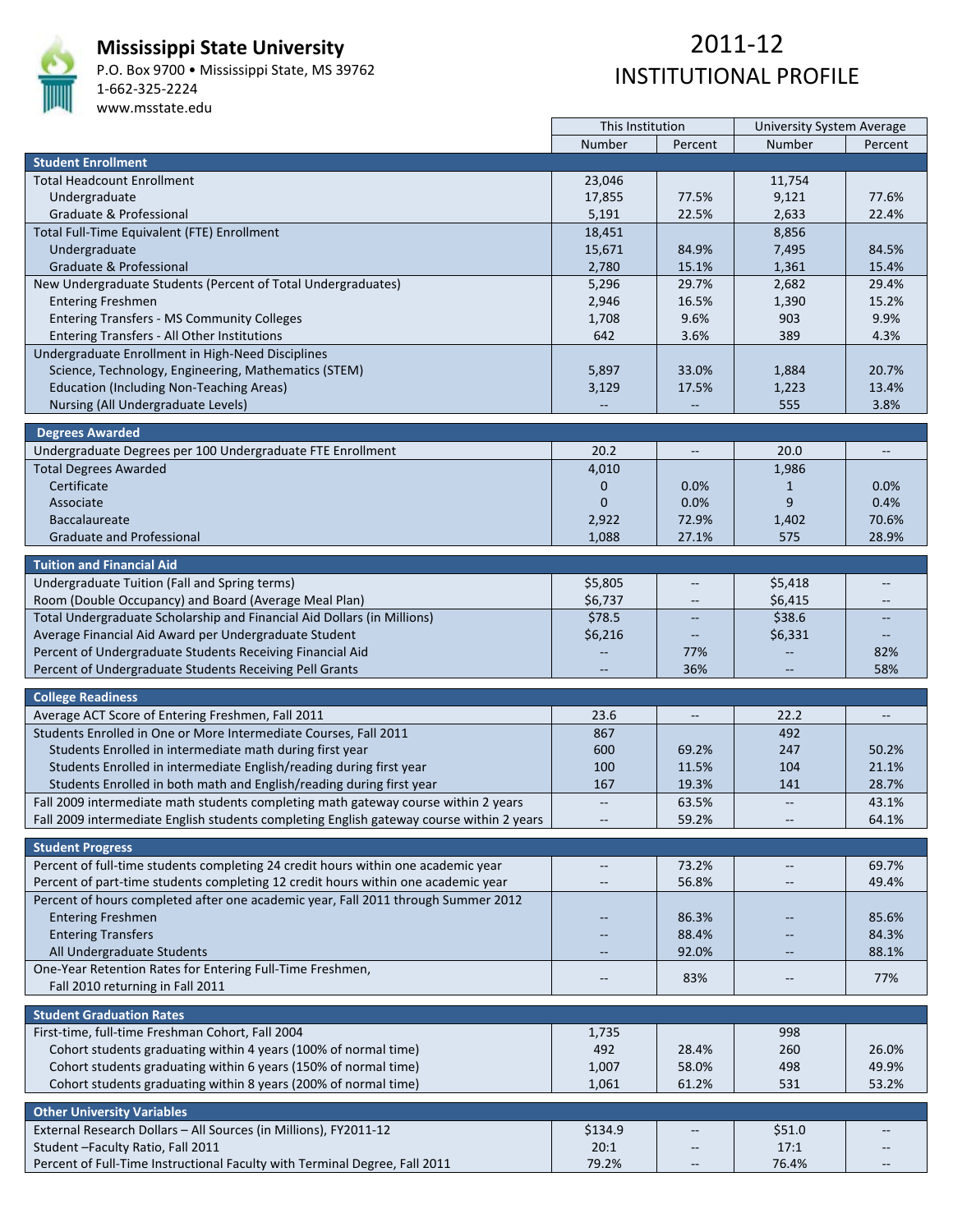

#### **Mississippi University for Women**

P.O. Box W‐1613 • Columbus, MS 39701 1‐877‐462‐8439 www.muw.edu

|                                                                                          | This Institution         |                          | <b>University System Average</b> |                          |
|------------------------------------------------------------------------------------------|--------------------------|--------------------------|----------------------------------|--------------------------|
|                                                                                          | Number                   | Percent                  | Number                           | Percent                  |
| <b>Student Enrollment</b>                                                                |                          |                          |                                  |                          |
| <b>Total Headcount Enrollment</b>                                                        | 3,445                    |                          | 11,754                           |                          |
| Undergraduate                                                                            | 3,137                    | 91.1%                    | 9,121                            | 77.6%                    |
| Graduate & Professional                                                                  | 308                      | 8.9%                     | 2,633                            | 22.4%                    |
| Total Full-Time Equivalent (FTE) Enrollment                                              | 2,555                    |                          | 8,856                            |                          |
| Undergraduate                                                                            | 2,379                    | 93.1%                    | 7,495                            | 84.5%                    |
| Graduate & Professional                                                                  | 176                      | 6.9%                     | 1,361                            | 15.4%                    |
| New Undergraduate Students (Percent of Total Undergraduates)                             | 962                      | 30.7%                    | 2,682                            | 29.4%                    |
| <b>Entering Freshmen</b>                                                                 | 193                      | 6.2%                     | 1,390                            | 15.2%                    |
| <b>Entering Transfers - MS Community Colleges</b>                                        | 607                      | 19.3%                    | 903                              | 9.9%                     |
| Entering Transfers - All Other Institutions                                              | 162                      | 5.2%                     | 389                              | 4.3%                     |
|                                                                                          |                          |                          |                                  |                          |
| Undergraduate Enrollment in High-Need Disciplines                                        |                          |                          |                                  |                          |
| Science, Technology, Engineering, Mathematics (STEM)                                     | 119                      | 3.8%                     | 1,884                            | 20.7%                    |
| <b>Education (Including Non-Teaching Areas)</b>                                          | 247                      | 7.9%                     | 1,223                            | 13.4%                    |
| Nursing (All Undergraduate Levels)                                                       | 887                      | 28.3%                    | 555                              | 3.8%                     |
| <b>Degrees Awarded</b>                                                                   |                          |                          |                                  |                          |
| Undergraduate Degrees per 100 Undergraduate FTE Enrollment                               | 27.8                     | $\overline{\phantom{a}}$ | 20.0                             | $\overline{\phantom{a}}$ |
| <b>Total Degrees Awarded</b>                                                             | 710                      |                          | 1,986                            |                          |
|                                                                                          |                          |                          |                                  |                          |
| Certificate                                                                              | $\mathbf 0$              | $0.0\%$                  | $\mathbf{1}$                     | $0.0\%$                  |
| Associate                                                                                | 48                       | 6.8%                     | 9                                | 0.4%                     |
| <b>Baccalaureate</b>                                                                     | 569                      | 80.1%                    | 1,402                            | 70.6%                    |
| <b>Graduate and Professional</b>                                                         | 93                       | 13.1%                    | 575                              | 28.9%                    |
| <b>Tuition and Financial Aid</b>                                                         |                          |                          |                                  |                          |
| Undergraduate Tuition (Fall and Spring terms)                                            | \$4,876                  | $\overline{\phantom{m}}$ | \$5,418                          |                          |
|                                                                                          | \$5,748                  |                          | \$6,415                          |                          |
| Room (Double Occupancy) and Board (Average Meal Plan)                                    |                          |                          | \$38.6                           |                          |
| Total Undergraduate Scholarship and Financial Aid Dollars (in Millions)                  | \$11.5                   |                          |                                  |                          |
| Average Financial Aid Award per Undergraduate Student                                    | \$5,416                  | $\overline{\phantom{a}}$ | \$6,331                          |                          |
| Percent of Undergraduate Students Receiving Financial Aid                                |                          | 86%                      |                                  | 82%                      |
| Percent of Undergraduate Students Receiving Pell Grants                                  |                          | 57%                      |                                  | 58%                      |
| <b>College Readiness</b>                                                                 |                          |                          |                                  |                          |
| Average ACT Score of Entering Freshmen, Fall 2011                                        | 21.2                     | $\overline{\phantom{a}}$ | 22.2                             | $\overline{\phantom{a}}$ |
| Students Enrolled in One or More Intermediate Courses, Fall 2011                         | 134                      |                          | 492                              |                          |
| Students Enrolled in intermediate math during first year                                 | 65                       | 48.5%                    | 247                              | 50.2%                    |
| Students Enrolled in intermediate English/reading during first year                      | 15                       | 11.2%                    | 104                              | 21.1%                    |
| Students Enrolled in both math and English/reading during first year                     | 54                       | 40.3%                    | 141                              | 28.7%                    |
| Fall 2009 intermediate math students completing math gateway course within 2 years       | $\mathbb{L}^2$           | 36.0%                    | $\overline{\phantom{a}}$         | 43.1%                    |
|                                                                                          |                          | 60.4%                    |                                  |                          |
| Fall 2009 intermediate English students completing English gateway course within 2 years |                          |                          |                                  | 64.1%                    |
| <b>Student Progress</b>                                                                  |                          |                          |                                  |                          |
| Percent of full-time students completing 24 credit hours within one academic year        | $\overline{\phantom{a}}$ | 72.1%                    | $\overline{\phantom{m}}$         | 69.7%                    |
| Percent of part-time students completing 12 credit hours within one academic year        | $\qquad \qquad -$        | 48.0%                    | $\overline{\phantom{m}}$         | 49.4%                    |
| Percent of hours completed after one academic year, Fall 2011 through Summer 2012        |                          |                          |                                  |                          |
| <b>Entering Freshmen</b>                                                                 |                          | 83.6%                    |                                  | 85.6%                    |
| <b>Entering Transfers</b>                                                                |                          | 86.1%                    |                                  | 84.3%                    |
|                                                                                          |                          | 88.3%                    |                                  | 88.1%                    |
| All Undergraduate Students                                                               | $\qquad \qquad -$        |                          | $\qquad \qquad -$                |                          |
| One-Year Retention Rates for Entering Full-Time Freshmen,                                | $\overline{\phantom{m}}$ | 75%                      | $-\!$                            | 77%                      |
| Fall 2010 returning in Fall 2011                                                         |                          |                          |                                  |                          |
| <b>Student Graduation Rates</b>                                                          |                          |                          |                                  |                          |
| First-time, full-time Freshman Cohort, Fall 2004                                         | 231                      |                          | 998                              |                          |
| Cohort students graduating within 4 years (100% of normal time)                          | 55                       | 23.8%                    | 260                              | 26.0%                    |
| Cohort students graduating within 6 years (150% of normal time)                          | 91                       | 39.4%                    | 498                              | 49.9%                    |
| Cohort students graduating within 8 years (200% of normal time)                          | 98                       | 42.4%                    | 531                              | 53.2%                    |
|                                                                                          |                          |                          |                                  |                          |
| <b>Other University Variables</b>                                                        |                          |                          |                                  |                          |
| External Research Dollars - All Sources (in Millions), FY2011-12                         | \$6.5                    |                          | \$51.0                           |                          |
| Student-Faculty Ratio, Fall 2011                                                         | 14:1                     |                          | 17:1                             |                          |
| Percent of Full-Time Instructional Faculty with Terminal Degree, Fall 2011               | 62.8%                    |                          | 76.4%                            |                          |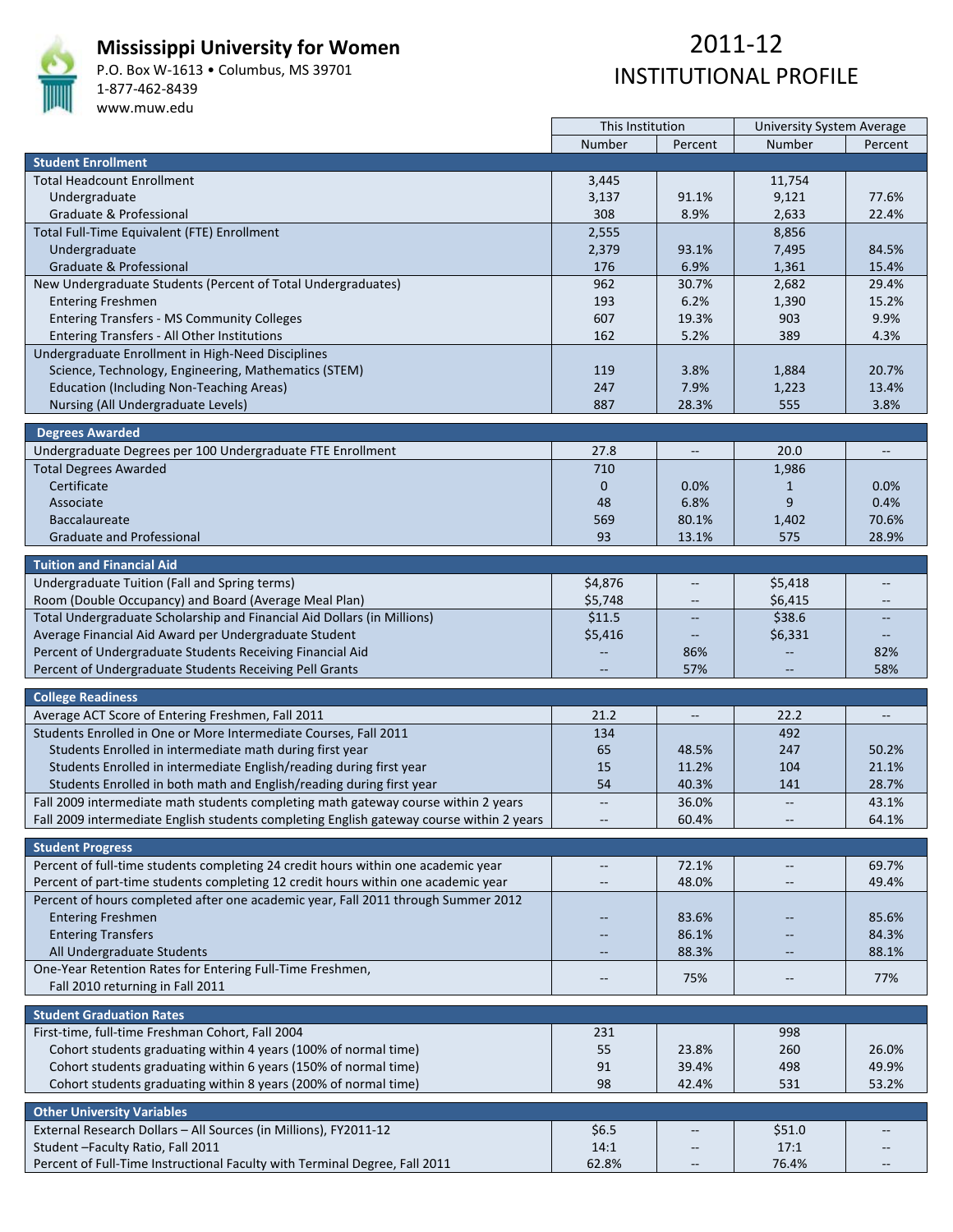

### **Mississippi Valley State University**

14000 Highway 82 West • Itta Bena, MS 38941 1‐800‐844‐6885 www.mvsu.edu

|                                                                                          | This Institution         |                          | <b>University System Average</b> |                          |
|------------------------------------------------------------------------------------------|--------------------------|--------------------------|----------------------------------|--------------------------|
|                                                                                          | Number                   | Percent                  | Number                           | Percent                  |
| <b>Student Enrollment</b>                                                                |                          |                          |                                  |                          |
| <b>Total Headcount Enrollment</b>                                                        | 2,883                    |                          | 11,754                           |                          |
| Undergraduate                                                                            | 2,465                    | 85.5%                    | 9,121                            | 77.6%                    |
| Graduate & Professional                                                                  | 418                      | 14.5%                    | 2,633                            | 22.4%                    |
| Total Full-Time Equivalent (FTE) Enrollment                                              | 2,273                    |                          | 8,856                            |                          |
| Undergraduate                                                                            | 2,034                    | 89.5%                    | 7,495                            | 84.5%                    |
| Graduate & Professional                                                                  | 239                      | 10.5%                    | 1,361                            | 15.4%                    |
| New Undergraduate Students (Percent of Total Undergraduates)                             | 658                      | 26.7%                    | 2,682                            | 29.4%                    |
| <b>Entering Freshmen</b>                                                                 | 394                      | 16.0%                    | 1,390                            | 15.2%                    |
| <b>Entering Transfers - MS Community Colleges</b>                                        | 161                      | 6.5%                     | 903                              | 9.9%                     |
| Entering Transfers - All Other Institutions                                              | 103                      | 4.2%                     | 389                              | 4.3%                     |
|                                                                                          |                          |                          |                                  |                          |
| Undergraduate Enrollment in High-Need Disciplines                                        |                          |                          |                                  | 20.7%                    |
| Science, Technology, Engineering, Mathematics (STEM)                                     | 446                      | 18.1%                    | 1,884                            |                          |
| <b>Education (Including Non-Teaching Areas)</b>                                          | 707                      | 28.7%                    | 1,223                            | 13.4%                    |
| Nursing (All Undergraduate Levels)                                                       |                          |                          | 555                              | 3.8%                     |
| <b>Degrees Awarded</b>                                                                   |                          |                          |                                  |                          |
| Undergraduate Degrees per 100 Undergraduate FTE Enrollment                               | 15.1                     | $\overline{\phantom{a}}$ | 20.0                             | $\overline{\phantom{a}}$ |
| <b>Total Degrees Awarded</b>                                                             | 473                      |                          | 1,986                            |                          |
| Certificate                                                                              | $\mathbf 0$              |                          |                                  | 0.0%                     |
|                                                                                          |                          | $0.0\%$<br>0.0%          | $\mathbf{1}$<br>9                | 0.4%                     |
| Associate                                                                                | $\mathbf{0}$             |                          |                                  |                          |
| <b>Baccalaureate</b>                                                                     | 345                      | 72.9%                    | 1,402                            | 70.6%                    |
| <b>Graduate and Professional</b>                                                         | 128                      | 27.1%                    | 575                              | 28.9%                    |
| <b>Tuition and Financial Aid</b>                                                         |                          |                          |                                  |                          |
| Undergraduate Tuition (Fall and Spring terms)                                            | \$4,996                  | $\qquad \qquad -$        | \$5,418                          |                          |
| Room (Double Occupancy) and Board (Average Meal Plan)                                    | \$6,414                  |                          | \$6,415                          |                          |
| Total Undergraduate Scholarship and Financial Aid Dollars (in Millions)                  | \$13.3                   |                          | \$38.6                           |                          |
|                                                                                          |                          |                          |                                  |                          |
| Average Financial Aid Award per Undergraduate Student                                    | \$7,025                  | $\qquad \qquad -$        | \$6,331                          |                          |
| Percent of Undergraduate Students Receiving Financial Aid                                |                          | 91%                      |                                  | 82%<br>58%               |
| Percent of Undergraduate Students Receiving Pell Grants                                  |                          | 83%                      |                                  |                          |
| <b>College Readiness</b>                                                                 |                          |                          |                                  |                          |
| Average ACT Score of Entering Freshmen, Fall 2011                                        | 17.2                     | $\overline{\phantom{a}}$ | 22.2                             | $\overline{\phantom{a}}$ |
| Students Enrolled in One or More Intermediate Courses, Fall 2011                         | 276                      |                          | 492                              |                          |
| Students Enrolled in intermediate math during first year                                 | 110                      | 39.9%                    | 247                              | 50.2%                    |
| Students Enrolled in intermediate English/reading during first year                      | 66                       | 23.9%                    | 104                              | 21.1%                    |
| Students Enrolled in both math and English/reading during first year                     | 100                      | 36.2%                    | 141                              | 28.7%                    |
| Fall 2009 intermediate math students completing math gateway course within 2 years       | $\overline{\phantom{m}}$ | 38.8%                    |                                  | 43.1%                    |
| Fall 2009 intermediate English students completing English gateway course within 2 years |                          | 48.8%                    |                                  | 64.1%                    |
|                                                                                          |                          |                          |                                  |                          |
| <b>Student Progress</b>                                                                  |                          |                          |                                  |                          |
| Percent of full-time students completing 24 credit hours within one academic year        | $\overline{\phantom{m}}$ | 58.1%                    | $\overline{\phantom{m}}$         | 69.7%                    |
| Percent of part-time students completing 12 credit hours within one academic year        | $\overline{\phantom{m}}$ | 55.9%                    | $\overline{\phantom{m}}$         | 49.4%                    |
| Percent of hours completed after one academic year, Fall 2011 through Summer 2012        |                          |                          |                                  |                          |
| <b>Entering Freshmen</b>                                                                 |                          | 75.6%                    |                                  | 85.6%                    |
| <b>Entering Transfers</b>                                                                |                          | 83.1%                    |                                  | 84.3%                    |
| All Undergraduate Students                                                               | $\qquad \qquad -$        | 79.3%                    | $\qquad \qquad -$                | 88.1%                    |
| One-Year Retention Rates for Entering Full-Time Freshmen,                                |                          |                          |                                  |                          |
|                                                                                          | $\qquad \qquad -$        | 63%                      | $-\!$                            | 77%                      |
| Fall 2010 returning in Fall 2011                                                         |                          |                          |                                  |                          |
| <b>Student Graduation Rates</b>                                                          |                          |                          |                                  |                          |
| First-time, full-time Freshman Cohort, Fall 2004                                         | 372                      |                          | 998                              |                          |
| Cohort students graduating within 4 years (100% of normal time)                          | 51                       | 13.7%                    | 260                              | 26.0%                    |
| Cohort students graduating within 6 years (150% of normal time)                          | 101                      | 27.2%                    | 498                              | 49.9%                    |
| Cohort students graduating within 8 years (200% of normal time)                          | 113                      | 30.4%                    | 531                              | 53.2%                    |
|                                                                                          |                          |                          |                                  |                          |
| <b>Other University Variables</b>                                                        |                          |                          |                                  |                          |
| External Research Dollars - All Sources (in Millions), FY2011-12                         | \$7.9                    |                          | \$51.0                           |                          |
| Student - Faculty Ratio, Fall 2011                                                       | 14:1                     |                          | 17:1                             |                          |
| Percent of Full-Time Instructional Faculty with Terminal Degree, Fall 2011               | 65.4%                    |                          | 76.4%                            |                          |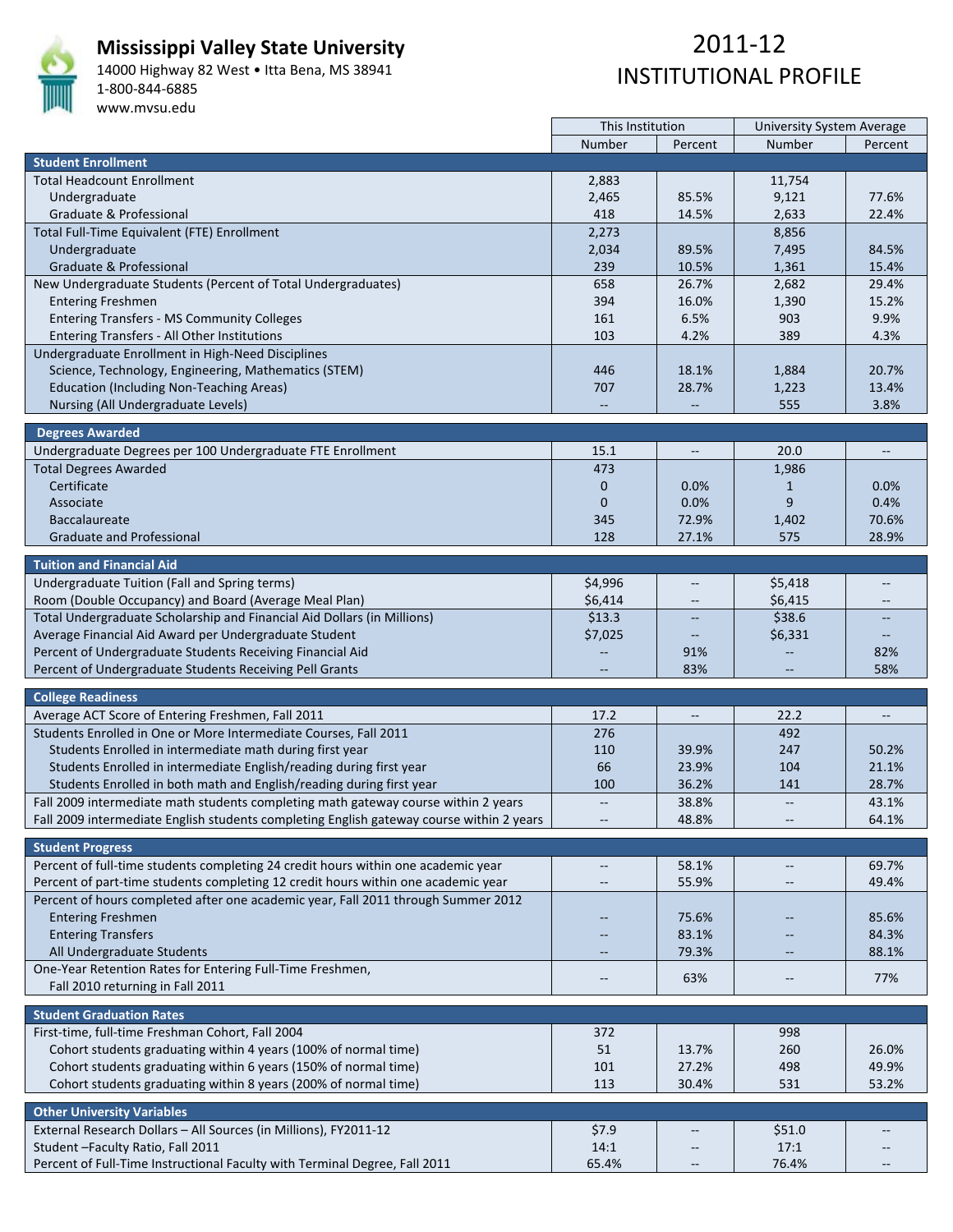

### **University of Mississippi**

P.O. Box 1848 • University, MS 38677 1‐800‐653‐6477

www.olemiss.edu

### 2011‐12 INSTITUTIONAL PROFILE

|                                                                                          | This Institution         |                          | <b>University System Average</b> |                                   |
|------------------------------------------------------------------------------------------|--------------------------|--------------------------|----------------------------------|-----------------------------------|
|                                                                                          | Number                   | Percent                  | Number                           | Percent                           |
| <b>Student Enrollment</b>                                                                |                          |                          |                                  |                                   |
| Total Headcount Enrollment *                                                             | 24,455                   |                          | 11,754                           |                                   |
| Undergraduate                                                                            | 18,731                   | 76.6%                    | 9,121                            | 77.6%                             |
| Graduate & Professional                                                                  | 5,724                    | 23.4%                    | 2,633                            | 22.4%                             |
| Total Full-Time Equivalent (FTE) Enrollment *                                            | 18,504                   |                          | 8,856                            |                                   |
| Undergraduate                                                                            | 15,993                   | 86.4%                    | 7,495                            | 84.5%                             |
| Graduate & Professional                                                                  | 2,511                    | 13.6%                    | 1,361                            | 15.4%                             |
| New Undergraduate Students (Percent of Total Undergraduates) *                           | 5,736                    | 30.6%                    | 2,682                            | 29.4%                             |
| <b>Entering Freshmen</b>                                                                 | 3,632                    | 19.4%                    | 1,390                            | 15.2%                             |
| <b>Entering Transfers - MS Community Colleges</b>                                        | 1,337                    | 7.1%                     | 903                              | 9.9%                              |
| Entering Transfers - All Other Institutions                                              | 767                      | 4.1%                     | 389                              | 4.3%                              |
| Undergraduate Enrollment in High-Need Disciplines *                                      |                          |                          |                                  |                                   |
| Science, Technology, Engineering, Mathematics (STEM)                                     | 2,737                    | 14.6%                    | 1,884                            | 20.7%                             |
| <b>Education (Including Non-Teaching Areas)</b>                                          | 1,286                    | 6.9%                     | 1,223                            | 13.4%                             |
| Nursing (All Undergraduate Levels)                                                       | 261                      | 1.4%                     | 555                              | 3.8%                              |
|                                                                                          |                          |                          |                                  |                                   |
| <b>Degrees Awarded</b>                                                                   |                          |                          |                                  |                                   |
| Undergraduate Degrees per 100 Undergraduate FTE Enrollment *                             | 20.0                     | $\overline{\phantom{a}}$ | 20.0                             | $\hspace{0.05cm} \dashrightarrow$ |
| Total Degrees Awarded *                                                                  | 4,307                    |                          | 1,986                            |                                   |
| Certificate                                                                              | 6                        | 0.1%                     | $\mathbf{1}$                     | 0.0%                              |
| Associate                                                                                | $\mathbf{0}$             | 0.0%                     | 9                                | 0.4%                              |
| <b>Baccalaureate</b>                                                                     | 2,910                    | 67.6%                    | 1,402                            | 70.6%                             |
| <b>Graduate and Professional</b>                                                         | 1,391                    | 32.3%                    | 575                              | 28.9%                             |
| <b>Tuition and Financial Aid</b>                                                         |                          |                          |                                  |                                   |
| Undergraduate Tuition (Fall and Spring terms)                                            | \$5,792                  |                          | \$5,418                          | --                                |
| Room (Double Occupancy) and Board (Average Meal Plan)                                    | \$6,247                  |                          | \$6,415                          |                                   |
| Total Undergraduate Scholarship and Financial Aid Dollars (in Millions) *                | \$73.0                   |                          | \$38.6                           |                                   |
| Average Financial Aid Award per Undergraduate Student *                                  | \$6,747                  | $\qquad \qquad -$        | \$6,331                          | $\qquad \qquad -$                 |
| Percent of Undergraduate Students Receiving Financial Aid *                              |                          | 68%                      |                                  | 82%                               |
| Percent of Undergraduate Students Receiving Pell Grants *                                |                          | 31%                      |                                  | 58%                               |
|                                                                                          |                          |                          |                                  |                                   |
| <b>College Readiness</b>                                                                 |                          |                          |                                  |                                   |
| Average ACT Score of Entering Freshmen, Fall 2011                                        | 23.5                     | $\overline{\phantom{a}}$ | 22.2                             | $\overline{\phantom{a}}$          |
| Students Enrolled in One or More Intermediate Courses, Fall 2011                         | 356                      |                          | 492                              |                                   |
| Students Enrolled in intermediate math during first year                                 | 169                      | 47.5%                    | 247                              | 50.2%                             |
| Students Enrolled in intermediate English/reading during first year                      | 125                      | 35.1%                    | 104                              | 21.1%                             |
| Students Enrolled in both math and English/reading during first year                     | 62                       | 17.4%                    | 141                              | 28.7%                             |
| Fall 2009 intermediate math students completing math gateway course within 2 years       | $\overline{\phantom{m}}$ | 56.0%                    | $\overline{\phantom{a}}$         | 43.1%                             |
| Fall 2009 intermediate English students completing English gateway course within 2 years |                          | 74.0%                    |                                  | 64.1%                             |
|                                                                                          |                          |                          |                                  |                                   |
| <b>Student Progress</b>                                                                  |                          |                          |                                  |                                   |
| Percent of full-time students completing 24 credit hours within one academic year        | $\overline{\phantom{a}}$ | 76.0%                    | $\overline{\phantom{a}}$         | 69.7%                             |
| Percent of part-time students completing 12 credit hours within one academic year        | $\overline{\phantom{m}}$ | 49.2%                    | $\qquad \qquad -$                | 49.4%                             |
| Percent of hours completed after one academic year, Fall 2011 through Summer 2012        |                          |                          |                                  |                                   |
| <b>Entering Freshmen</b>                                                                 |                          | 89.7%                    |                                  | 85.6%                             |
| <b>Entering Transfers</b>                                                                |                          | 86.3%                    |                                  | 84.3%                             |
| All Undergraduate Students                                                               | $\overline{\phantom{m}}$ | 90.9%                    |                                  | 88.1%                             |
| One-Year Retention Rates for Entering Full-Time Freshmen,                                | $\overline{\phantom{m}}$ | 81%                      | $\qquad \qquad -$                | 77%                               |
| Fall 2010 returning in Fall 2011                                                         |                          |                          |                                  |                                   |
| <b>Student Graduation Rates</b>                                                          |                          |                          |                                  |                                   |
| First-time, full-time Freshman Cohort, Fall 2004                                         | 2,247                    |                          | 998                              |                                   |
| Cohort students graduating within 4 years (100% of normal time)                          | 761                      | 33.9%                    | 260                              | 26.0%                             |
| Cohort students graduating within 6 years (150% of normal time)                          | 1,320                    | 58.7%                    | 498                              | 49.9%                             |
| Cohort students graduating within 8 years (200% of normal time)                          | 1,372                    | 61.1%                    | 531                              | 53.2%                             |
|                                                                                          |                          |                          |                                  |                                   |
| <b>Other University Variables</b>                                                        |                          |                          |                                  |                                   |
| External Research Dollars - All Sources (in Millions), FY2011-12*                        | \$109.8                  |                          | \$51.0                           |                                   |
| Student-Faculty Ratio, Fall 2011                                                         | 19:1                     |                          | 17:1                             |                                   |
| Percent of Full-Time Instructional Faculty with Terminal Degree, Fall 2011               | 80.8%                    |                          | 76.4%                            |                                   |

\*figures include University of Mississippi Medical Center.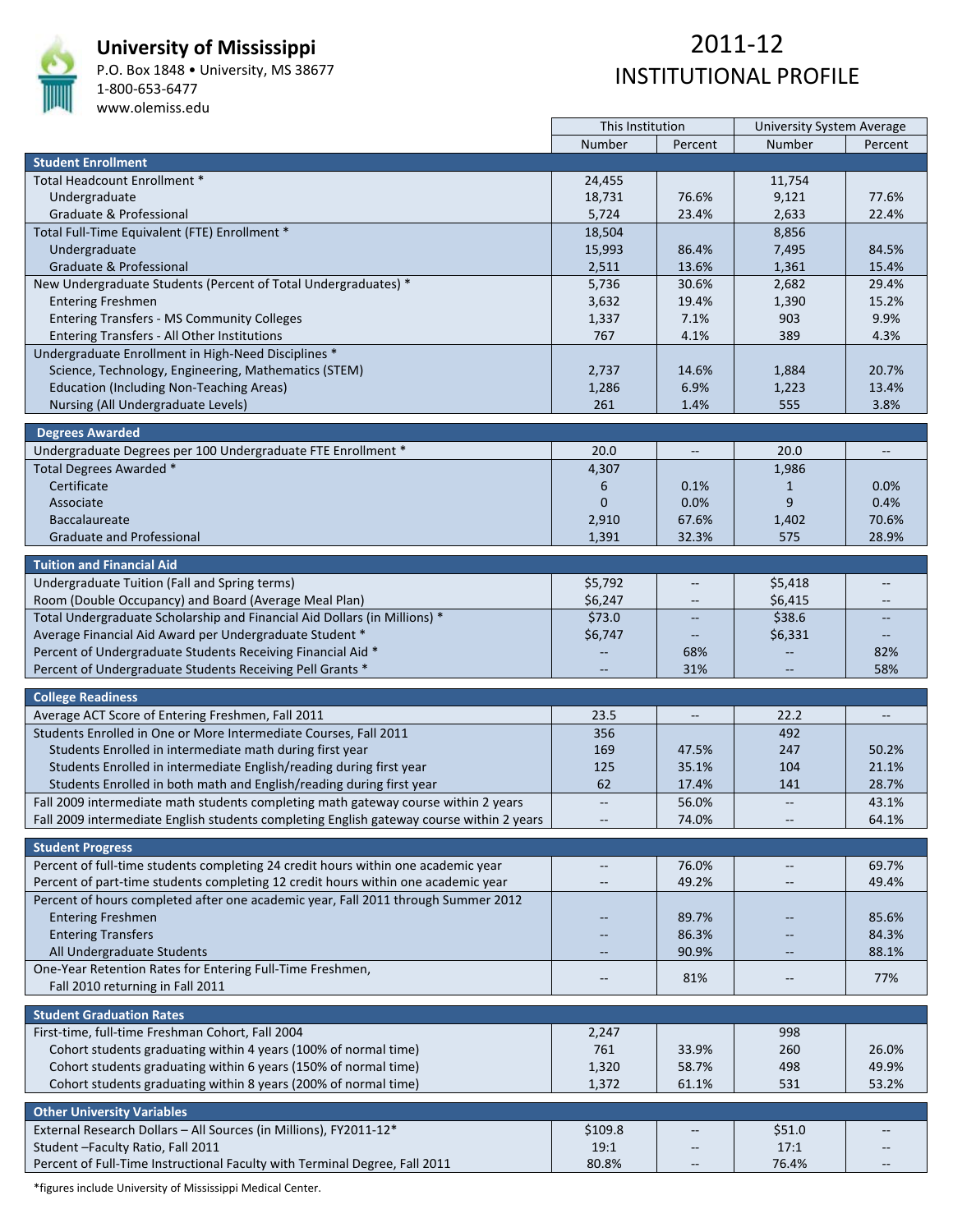

**University of Southern Mississippi**

118 College Drive • Hattiesburg, MS 39406 1‐601‐266‐1000 www.usm.edu

| Number<br><b>Number</b><br>Percent<br>Percent<br><b>Student Enrollment</b><br><b>Total Headcount Enrollment</b><br>19,373<br>11,754<br>Undergraduate<br>15,617<br>80.6%<br>9,121<br>77.6%<br>3,756<br>Graduate & Professional<br>19.4%<br>2,633<br>22.4%<br>Total Full-Time Equivalent (FTE) Enrollment<br>14,080<br>8,856<br>Undergraduate<br>11,718<br>7,495<br>84.5%<br>83.2%<br>Graduate & Professional<br>2,362<br>16.8%<br>1,361<br>15.4%<br>New Undergraduate Students (Percent of Total Undergraduates)<br>4,417<br>28.3%<br>2,682<br>29.4%<br>15.2%<br><b>Entering Freshmen</b><br>1,786<br>11.4%<br>1,390<br><b>Entering Transfers - MS Community Colleges</b><br>12.8%<br>903<br>9.9%<br>1,999<br>632<br>4.0%<br>389<br>4.3%<br>Entering Transfers - All Other Institutions<br>Undergraduate Enrollment in High-Need Disciplines<br>20.7%<br>Science, Technology, Engineering, Mathematics (STEM)<br>17.6%<br>2,750<br>1,884<br><b>Education (Including Non-Teaching Areas)</b><br>1,972<br>13.4%<br>12.6%<br>1,223<br>3.8%<br>Nursing (All Undergraduate Levels)<br>1,267<br>8.1%<br>555<br><b>Degrees Awarded</b><br>Undergraduate Degrees per 100 Undergraduate FTE Enrollment<br>22.0<br>20.0<br>$\qquad \qquad -$<br>$\overline{\phantom{a}}$<br><b>Total Degrees Awarded</b><br>3,483<br>1,986<br>Certificate<br>$\mathbf 0$<br>0.0%<br>$0.0\%$<br>$\mathbf{1}$<br>9<br>$\overline{0}$<br>0.0%<br>0.4%<br>Associate<br>70.6%<br><b>Baccalaureate</b><br>72.4%<br>1,402<br>2,520<br>28.9%<br><b>Graduate and Professional</b><br>963<br>27.6%<br>575<br><b>Tuition and Financial Aid</b><br>Undergraduate Tuition (Fall and Spring terms)<br>\$5,834<br>\$5,418<br>$\overline{\phantom{a}}$<br>\$6,555<br>\$6,415<br>Room (Double Occupancy) and Board (Average Meal Plan)<br>\$38.6<br>Total Undergraduate Scholarship and Financial Aid Dollars (in Millions)<br>\$53.2<br>Average Financial Aid Award per Undergraduate Student<br>\$5,233<br>\$6,331<br>$\overline{\phantom{a}}$<br>Percent of Undergraduate Students Receiving Financial Aid<br>75%<br>82%<br>58%<br>Percent of Undergraduate Students Receiving Pell Grants<br>48%<br><b>College Readiness</b><br>Average ACT Score of Entering Freshmen, Fall 2011<br>22.0<br>22.2<br>$\overline{\phantom{a}}$<br>$\overline{\phantom{a}}$<br>Students Enrolled in One or More Intermediate Courses, Fall 2011<br>932<br>492<br>Students Enrolled in intermediate math during first year<br>645<br>69.2%<br>247<br>50.2%<br>Students Enrolled in intermediate English/reading during first year<br>83<br>8.9%<br>104<br>21.1%<br>Students Enrolled in both math and English/reading during first year<br>21.9%<br>28.7%<br>204<br>141<br>Fall 2009 intermediate math students completing math gateway course within 2 years<br>34.4%<br>43.1%<br><br>$\overline{\phantom{m}}$<br>73.3%<br>Fall 2009 intermediate English students completing English gateway course within 2 years<br>64.1%<br><b>Student Progress</b><br>Percent of full-time students completing 24 credit hours within one academic year<br>66.2%<br>69.7%<br>$\overline{\phantom{m}}$<br>$\overline{\phantom{m}}$<br>Percent of part-time students completing 12 credit hours within one academic year<br>46.7%<br>49.4%<br>$\overline{\phantom{m}}$<br>$\overline{\phantom{m}}$<br>Percent of hours completed after one academic year, Fall 2011 through Summer 2012<br><b>Entering Freshmen</b><br>85.6%<br>86.4%<br><b>Entering Transfers</b><br>84.3%<br>83.2%<br>88.1%<br>All Undergraduate Students<br>88.5%<br>$\qquad \qquad -$<br>$\qquad \qquad -$<br>One-Year Retention Rates for Entering Full-Time Freshmen,<br>72%<br>77%<br>$-\!$<br>$\overline{\phantom{m}}$<br>Fall 2010 returning in Fall 2011<br><b>Student Graduation Rates</b><br>First-time, full-time Freshman Cohort, Fall 2004<br>998<br>1,456<br>Cohort students graduating within 4 years (100% of normal time)<br>326<br>260<br>26.0%<br>22.4%<br>Cohort students graduating within 6 years (150% of normal time)<br>49.9%<br>678<br>46.6%<br>498<br>726<br>53.2%<br>Cohort students graduating within 8 years (200% of normal time)<br>49.9%<br>531<br><b>Other University Variables</b><br>External Research Dollars - All Sources (in Millions), FY2011-12<br>\$63.3<br>\$51.0 | Student-Faculty Ratio, Fall 2011<br>17:1<br>17:1                                             | This Institution | <b>University System Average</b> |  |
|----------------------------------------------------------------------------------------------------------------------------------------------------------------------------------------------------------------------------------------------------------------------------------------------------------------------------------------------------------------------------------------------------------------------------------------------------------------------------------------------------------------------------------------------------------------------------------------------------------------------------------------------------------------------------------------------------------------------------------------------------------------------------------------------------------------------------------------------------------------------------------------------------------------------------------------------------------------------------------------------------------------------------------------------------------------------------------------------------------------------------------------------------------------------------------------------------------------------------------------------------------------------------------------------------------------------------------------------------------------------------------------------------------------------------------------------------------------------------------------------------------------------------------------------------------------------------------------------------------------------------------------------------------------------------------------------------------------------------------------------------------------------------------------------------------------------------------------------------------------------------------------------------------------------------------------------------------------------------------------------------------------------------------------------------------------------------------------------------------------------------------------------------------------------------------------------------------------------------------------------------------------------------------------------------------------------------------------------------------------------------------------------------------------------------------------------------------------------------------------------------------------------------------------------------------------------------------------------------------------------------------------------------------------------------------------------------------------------------------------------------------------------------------------------------------------------------------------------------------------------------------------------------------------------------------------------------------------------------------------------------------------------------------------------------------------------------------------------------------------------------------------------------------------------------------------------------------------------------------------------------------------------------------------------------------------------------------------------------------------------------------------------------------------------------------------------------------------------------------------------------------------------------------------------------------------------------------------------------------------------------------------------------------------------------------------------------------------------------------------------------------------------------------------------------------------------------------------------------------------------------------------------------------------------------------------------------------------------------------------------------------------------------------------------------------------------------------------------------------------------------------------------------------------------------------------------------------------------------------------------------------------------------------------------------------|----------------------------------------------------------------------------------------------|------------------|----------------------------------|--|
|                                                                                                                                                                                                                                                                                                                                                                                                                                                                                                                                                                                                                                                                                                                                                                                                                                                                                                                                                                                                                                                                                                                                                                                                                                                                                                                                                                                                                                                                                                                                                                                                                                                                                                                                                                                                                                                                                                                                                                                                                                                                                                                                                                                                                                                                                                                                                                                                                                                                                                                                                                                                                                                                                                                                                                                                                                                                                                                                                                                                                                                                                                                                                                                                                                                                                                                                                                                                                                                                                                                                                                                                                                                                                                                                                                                                                                                                                                                                                                                                                                                                                                                                                                                                                                                                                                          |                                                                                              |                  |                                  |  |
|                                                                                                                                                                                                                                                                                                                                                                                                                                                                                                                                                                                                                                                                                                                                                                                                                                                                                                                                                                                                                                                                                                                                                                                                                                                                                                                                                                                                                                                                                                                                                                                                                                                                                                                                                                                                                                                                                                                                                                                                                                                                                                                                                                                                                                                                                                                                                                                                                                                                                                                                                                                                                                                                                                                                                                                                                                                                                                                                                                                                                                                                                                                                                                                                                                                                                                                                                                                                                                                                                                                                                                                                                                                                                                                                                                                                                                                                                                                                                                                                                                                                                                                                                                                                                                                                                                          |                                                                                              |                  |                                  |  |
|                                                                                                                                                                                                                                                                                                                                                                                                                                                                                                                                                                                                                                                                                                                                                                                                                                                                                                                                                                                                                                                                                                                                                                                                                                                                                                                                                                                                                                                                                                                                                                                                                                                                                                                                                                                                                                                                                                                                                                                                                                                                                                                                                                                                                                                                                                                                                                                                                                                                                                                                                                                                                                                                                                                                                                                                                                                                                                                                                                                                                                                                                                                                                                                                                                                                                                                                                                                                                                                                                                                                                                                                                                                                                                                                                                                                                                                                                                                                                                                                                                                                                                                                                                                                                                                                                                          |                                                                                              |                  |                                  |  |
|                                                                                                                                                                                                                                                                                                                                                                                                                                                                                                                                                                                                                                                                                                                                                                                                                                                                                                                                                                                                                                                                                                                                                                                                                                                                                                                                                                                                                                                                                                                                                                                                                                                                                                                                                                                                                                                                                                                                                                                                                                                                                                                                                                                                                                                                                                                                                                                                                                                                                                                                                                                                                                                                                                                                                                                                                                                                                                                                                                                                                                                                                                                                                                                                                                                                                                                                                                                                                                                                                                                                                                                                                                                                                                                                                                                                                                                                                                                                                                                                                                                                                                                                                                                                                                                                                                          |                                                                                              |                  |                                  |  |
|                                                                                                                                                                                                                                                                                                                                                                                                                                                                                                                                                                                                                                                                                                                                                                                                                                                                                                                                                                                                                                                                                                                                                                                                                                                                                                                                                                                                                                                                                                                                                                                                                                                                                                                                                                                                                                                                                                                                                                                                                                                                                                                                                                                                                                                                                                                                                                                                                                                                                                                                                                                                                                                                                                                                                                                                                                                                                                                                                                                                                                                                                                                                                                                                                                                                                                                                                                                                                                                                                                                                                                                                                                                                                                                                                                                                                                                                                                                                                                                                                                                                                                                                                                                                                                                                                                          |                                                                                              |                  |                                  |  |
|                                                                                                                                                                                                                                                                                                                                                                                                                                                                                                                                                                                                                                                                                                                                                                                                                                                                                                                                                                                                                                                                                                                                                                                                                                                                                                                                                                                                                                                                                                                                                                                                                                                                                                                                                                                                                                                                                                                                                                                                                                                                                                                                                                                                                                                                                                                                                                                                                                                                                                                                                                                                                                                                                                                                                                                                                                                                                                                                                                                                                                                                                                                                                                                                                                                                                                                                                                                                                                                                                                                                                                                                                                                                                                                                                                                                                                                                                                                                                                                                                                                                                                                                                                                                                                                                                                          |                                                                                              |                  |                                  |  |
|                                                                                                                                                                                                                                                                                                                                                                                                                                                                                                                                                                                                                                                                                                                                                                                                                                                                                                                                                                                                                                                                                                                                                                                                                                                                                                                                                                                                                                                                                                                                                                                                                                                                                                                                                                                                                                                                                                                                                                                                                                                                                                                                                                                                                                                                                                                                                                                                                                                                                                                                                                                                                                                                                                                                                                                                                                                                                                                                                                                                                                                                                                                                                                                                                                                                                                                                                                                                                                                                                                                                                                                                                                                                                                                                                                                                                                                                                                                                                                                                                                                                                                                                                                                                                                                                                                          |                                                                                              |                  |                                  |  |
|                                                                                                                                                                                                                                                                                                                                                                                                                                                                                                                                                                                                                                                                                                                                                                                                                                                                                                                                                                                                                                                                                                                                                                                                                                                                                                                                                                                                                                                                                                                                                                                                                                                                                                                                                                                                                                                                                                                                                                                                                                                                                                                                                                                                                                                                                                                                                                                                                                                                                                                                                                                                                                                                                                                                                                                                                                                                                                                                                                                                                                                                                                                                                                                                                                                                                                                                                                                                                                                                                                                                                                                                                                                                                                                                                                                                                                                                                                                                                                                                                                                                                                                                                                                                                                                                                                          |                                                                                              |                  |                                  |  |
|                                                                                                                                                                                                                                                                                                                                                                                                                                                                                                                                                                                                                                                                                                                                                                                                                                                                                                                                                                                                                                                                                                                                                                                                                                                                                                                                                                                                                                                                                                                                                                                                                                                                                                                                                                                                                                                                                                                                                                                                                                                                                                                                                                                                                                                                                                                                                                                                                                                                                                                                                                                                                                                                                                                                                                                                                                                                                                                                                                                                                                                                                                                                                                                                                                                                                                                                                                                                                                                                                                                                                                                                                                                                                                                                                                                                                                                                                                                                                                                                                                                                                                                                                                                                                                                                                                          |                                                                                              |                  |                                  |  |
|                                                                                                                                                                                                                                                                                                                                                                                                                                                                                                                                                                                                                                                                                                                                                                                                                                                                                                                                                                                                                                                                                                                                                                                                                                                                                                                                                                                                                                                                                                                                                                                                                                                                                                                                                                                                                                                                                                                                                                                                                                                                                                                                                                                                                                                                                                                                                                                                                                                                                                                                                                                                                                                                                                                                                                                                                                                                                                                                                                                                                                                                                                                                                                                                                                                                                                                                                                                                                                                                                                                                                                                                                                                                                                                                                                                                                                                                                                                                                                                                                                                                                                                                                                                                                                                                                                          |                                                                                              |                  |                                  |  |
|                                                                                                                                                                                                                                                                                                                                                                                                                                                                                                                                                                                                                                                                                                                                                                                                                                                                                                                                                                                                                                                                                                                                                                                                                                                                                                                                                                                                                                                                                                                                                                                                                                                                                                                                                                                                                                                                                                                                                                                                                                                                                                                                                                                                                                                                                                                                                                                                                                                                                                                                                                                                                                                                                                                                                                                                                                                                                                                                                                                                                                                                                                                                                                                                                                                                                                                                                                                                                                                                                                                                                                                                                                                                                                                                                                                                                                                                                                                                                                                                                                                                                                                                                                                                                                                                                                          |                                                                                              |                  |                                  |  |
|                                                                                                                                                                                                                                                                                                                                                                                                                                                                                                                                                                                                                                                                                                                                                                                                                                                                                                                                                                                                                                                                                                                                                                                                                                                                                                                                                                                                                                                                                                                                                                                                                                                                                                                                                                                                                                                                                                                                                                                                                                                                                                                                                                                                                                                                                                                                                                                                                                                                                                                                                                                                                                                                                                                                                                                                                                                                                                                                                                                                                                                                                                                                                                                                                                                                                                                                                                                                                                                                                                                                                                                                                                                                                                                                                                                                                                                                                                                                                                                                                                                                                                                                                                                                                                                                                                          |                                                                                              |                  |                                  |  |
|                                                                                                                                                                                                                                                                                                                                                                                                                                                                                                                                                                                                                                                                                                                                                                                                                                                                                                                                                                                                                                                                                                                                                                                                                                                                                                                                                                                                                                                                                                                                                                                                                                                                                                                                                                                                                                                                                                                                                                                                                                                                                                                                                                                                                                                                                                                                                                                                                                                                                                                                                                                                                                                                                                                                                                                                                                                                                                                                                                                                                                                                                                                                                                                                                                                                                                                                                                                                                                                                                                                                                                                                                                                                                                                                                                                                                                                                                                                                                                                                                                                                                                                                                                                                                                                                                                          |                                                                                              |                  |                                  |  |
|                                                                                                                                                                                                                                                                                                                                                                                                                                                                                                                                                                                                                                                                                                                                                                                                                                                                                                                                                                                                                                                                                                                                                                                                                                                                                                                                                                                                                                                                                                                                                                                                                                                                                                                                                                                                                                                                                                                                                                                                                                                                                                                                                                                                                                                                                                                                                                                                                                                                                                                                                                                                                                                                                                                                                                                                                                                                                                                                                                                                                                                                                                                                                                                                                                                                                                                                                                                                                                                                                                                                                                                                                                                                                                                                                                                                                                                                                                                                                                                                                                                                                                                                                                                                                                                                                                          |                                                                                              |                  |                                  |  |
|                                                                                                                                                                                                                                                                                                                                                                                                                                                                                                                                                                                                                                                                                                                                                                                                                                                                                                                                                                                                                                                                                                                                                                                                                                                                                                                                                                                                                                                                                                                                                                                                                                                                                                                                                                                                                                                                                                                                                                                                                                                                                                                                                                                                                                                                                                                                                                                                                                                                                                                                                                                                                                                                                                                                                                                                                                                                                                                                                                                                                                                                                                                                                                                                                                                                                                                                                                                                                                                                                                                                                                                                                                                                                                                                                                                                                                                                                                                                                                                                                                                                                                                                                                                                                                                                                                          |                                                                                              |                  |                                  |  |
|                                                                                                                                                                                                                                                                                                                                                                                                                                                                                                                                                                                                                                                                                                                                                                                                                                                                                                                                                                                                                                                                                                                                                                                                                                                                                                                                                                                                                                                                                                                                                                                                                                                                                                                                                                                                                                                                                                                                                                                                                                                                                                                                                                                                                                                                                                                                                                                                                                                                                                                                                                                                                                                                                                                                                                                                                                                                                                                                                                                                                                                                                                                                                                                                                                                                                                                                                                                                                                                                                                                                                                                                                                                                                                                                                                                                                                                                                                                                                                                                                                                                                                                                                                                                                                                                                                          |                                                                                              |                  |                                  |  |
|                                                                                                                                                                                                                                                                                                                                                                                                                                                                                                                                                                                                                                                                                                                                                                                                                                                                                                                                                                                                                                                                                                                                                                                                                                                                                                                                                                                                                                                                                                                                                                                                                                                                                                                                                                                                                                                                                                                                                                                                                                                                                                                                                                                                                                                                                                                                                                                                                                                                                                                                                                                                                                                                                                                                                                                                                                                                                                                                                                                                                                                                                                                                                                                                                                                                                                                                                                                                                                                                                                                                                                                                                                                                                                                                                                                                                                                                                                                                                                                                                                                                                                                                                                                                                                                                                                          |                                                                                              |                  |                                  |  |
|                                                                                                                                                                                                                                                                                                                                                                                                                                                                                                                                                                                                                                                                                                                                                                                                                                                                                                                                                                                                                                                                                                                                                                                                                                                                                                                                                                                                                                                                                                                                                                                                                                                                                                                                                                                                                                                                                                                                                                                                                                                                                                                                                                                                                                                                                                                                                                                                                                                                                                                                                                                                                                                                                                                                                                                                                                                                                                                                                                                                                                                                                                                                                                                                                                                                                                                                                                                                                                                                                                                                                                                                                                                                                                                                                                                                                                                                                                                                                                                                                                                                                                                                                                                                                                                                                                          |                                                                                              |                  |                                  |  |
|                                                                                                                                                                                                                                                                                                                                                                                                                                                                                                                                                                                                                                                                                                                                                                                                                                                                                                                                                                                                                                                                                                                                                                                                                                                                                                                                                                                                                                                                                                                                                                                                                                                                                                                                                                                                                                                                                                                                                                                                                                                                                                                                                                                                                                                                                                                                                                                                                                                                                                                                                                                                                                                                                                                                                                                                                                                                                                                                                                                                                                                                                                                                                                                                                                                                                                                                                                                                                                                                                                                                                                                                                                                                                                                                                                                                                                                                                                                                                                                                                                                                                                                                                                                                                                                                                                          |                                                                                              |                  |                                  |  |
|                                                                                                                                                                                                                                                                                                                                                                                                                                                                                                                                                                                                                                                                                                                                                                                                                                                                                                                                                                                                                                                                                                                                                                                                                                                                                                                                                                                                                                                                                                                                                                                                                                                                                                                                                                                                                                                                                                                                                                                                                                                                                                                                                                                                                                                                                                                                                                                                                                                                                                                                                                                                                                                                                                                                                                                                                                                                                                                                                                                                                                                                                                                                                                                                                                                                                                                                                                                                                                                                                                                                                                                                                                                                                                                                                                                                                                                                                                                                                                                                                                                                                                                                                                                                                                                                                                          |                                                                                              |                  |                                  |  |
|                                                                                                                                                                                                                                                                                                                                                                                                                                                                                                                                                                                                                                                                                                                                                                                                                                                                                                                                                                                                                                                                                                                                                                                                                                                                                                                                                                                                                                                                                                                                                                                                                                                                                                                                                                                                                                                                                                                                                                                                                                                                                                                                                                                                                                                                                                                                                                                                                                                                                                                                                                                                                                                                                                                                                                                                                                                                                                                                                                                                                                                                                                                                                                                                                                                                                                                                                                                                                                                                                                                                                                                                                                                                                                                                                                                                                                                                                                                                                                                                                                                                                                                                                                                                                                                                                                          |                                                                                              |                  |                                  |  |
|                                                                                                                                                                                                                                                                                                                                                                                                                                                                                                                                                                                                                                                                                                                                                                                                                                                                                                                                                                                                                                                                                                                                                                                                                                                                                                                                                                                                                                                                                                                                                                                                                                                                                                                                                                                                                                                                                                                                                                                                                                                                                                                                                                                                                                                                                                                                                                                                                                                                                                                                                                                                                                                                                                                                                                                                                                                                                                                                                                                                                                                                                                                                                                                                                                                                                                                                                                                                                                                                                                                                                                                                                                                                                                                                                                                                                                                                                                                                                                                                                                                                                                                                                                                                                                                                                                          |                                                                                              |                  |                                  |  |
|                                                                                                                                                                                                                                                                                                                                                                                                                                                                                                                                                                                                                                                                                                                                                                                                                                                                                                                                                                                                                                                                                                                                                                                                                                                                                                                                                                                                                                                                                                                                                                                                                                                                                                                                                                                                                                                                                                                                                                                                                                                                                                                                                                                                                                                                                                                                                                                                                                                                                                                                                                                                                                                                                                                                                                                                                                                                                                                                                                                                                                                                                                                                                                                                                                                                                                                                                                                                                                                                                                                                                                                                                                                                                                                                                                                                                                                                                                                                                                                                                                                                                                                                                                                                                                                                                                          |                                                                                              |                  |                                  |  |
|                                                                                                                                                                                                                                                                                                                                                                                                                                                                                                                                                                                                                                                                                                                                                                                                                                                                                                                                                                                                                                                                                                                                                                                                                                                                                                                                                                                                                                                                                                                                                                                                                                                                                                                                                                                                                                                                                                                                                                                                                                                                                                                                                                                                                                                                                                                                                                                                                                                                                                                                                                                                                                                                                                                                                                                                                                                                                                                                                                                                                                                                                                                                                                                                                                                                                                                                                                                                                                                                                                                                                                                                                                                                                                                                                                                                                                                                                                                                                                                                                                                                                                                                                                                                                                                                                                          |                                                                                              |                  |                                  |  |
|                                                                                                                                                                                                                                                                                                                                                                                                                                                                                                                                                                                                                                                                                                                                                                                                                                                                                                                                                                                                                                                                                                                                                                                                                                                                                                                                                                                                                                                                                                                                                                                                                                                                                                                                                                                                                                                                                                                                                                                                                                                                                                                                                                                                                                                                                                                                                                                                                                                                                                                                                                                                                                                                                                                                                                                                                                                                                                                                                                                                                                                                                                                                                                                                                                                                                                                                                                                                                                                                                                                                                                                                                                                                                                                                                                                                                                                                                                                                                                                                                                                                                                                                                                                                                                                                                                          |                                                                                              |                  |                                  |  |
|                                                                                                                                                                                                                                                                                                                                                                                                                                                                                                                                                                                                                                                                                                                                                                                                                                                                                                                                                                                                                                                                                                                                                                                                                                                                                                                                                                                                                                                                                                                                                                                                                                                                                                                                                                                                                                                                                                                                                                                                                                                                                                                                                                                                                                                                                                                                                                                                                                                                                                                                                                                                                                                                                                                                                                                                                                                                                                                                                                                                                                                                                                                                                                                                                                                                                                                                                                                                                                                                                                                                                                                                                                                                                                                                                                                                                                                                                                                                                                                                                                                                                                                                                                                                                                                                                                          |                                                                                              |                  |                                  |  |
|                                                                                                                                                                                                                                                                                                                                                                                                                                                                                                                                                                                                                                                                                                                                                                                                                                                                                                                                                                                                                                                                                                                                                                                                                                                                                                                                                                                                                                                                                                                                                                                                                                                                                                                                                                                                                                                                                                                                                                                                                                                                                                                                                                                                                                                                                                                                                                                                                                                                                                                                                                                                                                                                                                                                                                                                                                                                                                                                                                                                                                                                                                                                                                                                                                                                                                                                                                                                                                                                                                                                                                                                                                                                                                                                                                                                                                                                                                                                                                                                                                                                                                                                                                                                                                                                                                          |                                                                                              |                  |                                  |  |
|                                                                                                                                                                                                                                                                                                                                                                                                                                                                                                                                                                                                                                                                                                                                                                                                                                                                                                                                                                                                                                                                                                                                                                                                                                                                                                                                                                                                                                                                                                                                                                                                                                                                                                                                                                                                                                                                                                                                                                                                                                                                                                                                                                                                                                                                                                                                                                                                                                                                                                                                                                                                                                                                                                                                                                                                                                                                                                                                                                                                                                                                                                                                                                                                                                                                                                                                                                                                                                                                                                                                                                                                                                                                                                                                                                                                                                                                                                                                                                                                                                                                                                                                                                                                                                                                                                          |                                                                                              |                  |                                  |  |
|                                                                                                                                                                                                                                                                                                                                                                                                                                                                                                                                                                                                                                                                                                                                                                                                                                                                                                                                                                                                                                                                                                                                                                                                                                                                                                                                                                                                                                                                                                                                                                                                                                                                                                                                                                                                                                                                                                                                                                                                                                                                                                                                                                                                                                                                                                                                                                                                                                                                                                                                                                                                                                                                                                                                                                                                                                                                                                                                                                                                                                                                                                                                                                                                                                                                                                                                                                                                                                                                                                                                                                                                                                                                                                                                                                                                                                                                                                                                                                                                                                                                                                                                                                                                                                                                                                          |                                                                                              |                  |                                  |  |
|                                                                                                                                                                                                                                                                                                                                                                                                                                                                                                                                                                                                                                                                                                                                                                                                                                                                                                                                                                                                                                                                                                                                                                                                                                                                                                                                                                                                                                                                                                                                                                                                                                                                                                                                                                                                                                                                                                                                                                                                                                                                                                                                                                                                                                                                                                                                                                                                                                                                                                                                                                                                                                                                                                                                                                                                                                                                                                                                                                                                                                                                                                                                                                                                                                                                                                                                                                                                                                                                                                                                                                                                                                                                                                                                                                                                                                                                                                                                                                                                                                                                                                                                                                                                                                                                                                          |                                                                                              |                  |                                  |  |
|                                                                                                                                                                                                                                                                                                                                                                                                                                                                                                                                                                                                                                                                                                                                                                                                                                                                                                                                                                                                                                                                                                                                                                                                                                                                                                                                                                                                                                                                                                                                                                                                                                                                                                                                                                                                                                                                                                                                                                                                                                                                                                                                                                                                                                                                                                                                                                                                                                                                                                                                                                                                                                                                                                                                                                                                                                                                                                                                                                                                                                                                                                                                                                                                                                                                                                                                                                                                                                                                                                                                                                                                                                                                                                                                                                                                                                                                                                                                                                                                                                                                                                                                                                                                                                                                                                          |                                                                                              |                  |                                  |  |
|                                                                                                                                                                                                                                                                                                                                                                                                                                                                                                                                                                                                                                                                                                                                                                                                                                                                                                                                                                                                                                                                                                                                                                                                                                                                                                                                                                                                                                                                                                                                                                                                                                                                                                                                                                                                                                                                                                                                                                                                                                                                                                                                                                                                                                                                                                                                                                                                                                                                                                                                                                                                                                                                                                                                                                                                                                                                                                                                                                                                                                                                                                                                                                                                                                                                                                                                                                                                                                                                                                                                                                                                                                                                                                                                                                                                                                                                                                                                                                                                                                                                                                                                                                                                                                                                                                          |                                                                                              |                  |                                  |  |
|                                                                                                                                                                                                                                                                                                                                                                                                                                                                                                                                                                                                                                                                                                                                                                                                                                                                                                                                                                                                                                                                                                                                                                                                                                                                                                                                                                                                                                                                                                                                                                                                                                                                                                                                                                                                                                                                                                                                                                                                                                                                                                                                                                                                                                                                                                                                                                                                                                                                                                                                                                                                                                                                                                                                                                                                                                                                                                                                                                                                                                                                                                                                                                                                                                                                                                                                                                                                                                                                                                                                                                                                                                                                                                                                                                                                                                                                                                                                                                                                                                                                                                                                                                                                                                                                                                          |                                                                                              |                  |                                  |  |
|                                                                                                                                                                                                                                                                                                                                                                                                                                                                                                                                                                                                                                                                                                                                                                                                                                                                                                                                                                                                                                                                                                                                                                                                                                                                                                                                                                                                                                                                                                                                                                                                                                                                                                                                                                                                                                                                                                                                                                                                                                                                                                                                                                                                                                                                                                                                                                                                                                                                                                                                                                                                                                                                                                                                                                                                                                                                                                                                                                                                                                                                                                                                                                                                                                                                                                                                                                                                                                                                                                                                                                                                                                                                                                                                                                                                                                                                                                                                                                                                                                                                                                                                                                                                                                                                                                          |                                                                                              |                  |                                  |  |
|                                                                                                                                                                                                                                                                                                                                                                                                                                                                                                                                                                                                                                                                                                                                                                                                                                                                                                                                                                                                                                                                                                                                                                                                                                                                                                                                                                                                                                                                                                                                                                                                                                                                                                                                                                                                                                                                                                                                                                                                                                                                                                                                                                                                                                                                                                                                                                                                                                                                                                                                                                                                                                                                                                                                                                                                                                                                                                                                                                                                                                                                                                                                                                                                                                                                                                                                                                                                                                                                                                                                                                                                                                                                                                                                                                                                                                                                                                                                                                                                                                                                                                                                                                                                                                                                                                          |                                                                                              |                  |                                  |  |
|                                                                                                                                                                                                                                                                                                                                                                                                                                                                                                                                                                                                                                                                                                                                                                                                                                                                                                                                                                                                                                                                                                                                                                                                                                                                                                                                                                                                                                                                                                                                                                                                                                                                                                                                                                                                                                                                                                                                                                                                                                                                                                                                                                                                                                                                                                                                                                                                                                                                                                                                                                                                                                                                                                                                                                                                                                                                                                                                                                                                                                                                                                                                                                                                                                                                                                                                                                                                                                                                                                                                                                                                                                                                                                                                                                                                                                                                                                                                                                                                                                                                                                                                                                                                                                                                                                          |                                                                                              |                  |                                  |  |
|                                                                                                                                                                                                                                                                                                                                                                                                                                                                                                                                                                                                                                                                                                                                                                                                                                                                                                                                                                                                                                                                                                                                                                                                                                                                                                                                                                                                                                                                                                                                                                                                                                                                                                                                                                                                                                                                                                                                                                                                                                                                                                                                                                                                                                                                                                                                                                                                                                                                                                                                                                                                                                                                                                                                                                                                                                                                                                                                                                                                                                                                                                                                                                                                                                                                                                                                                                                                                                                                                                                                                                                                                                                                                                                                                                                                                                                                                                                                                                                                                                                                                                                                                                                                                                                                                                          |                                                                                              |                  |                                  |  |
|                                                                                                                                                                                                                                                                                                                                                                                                                                                                                                                                                                                                                                                                                                                                                                                                                                                                                                                                                                                                                                                                                                                                                                                                                                                                                                                                                                                                                                                                                                                                                                                                                                                                                                                                                                                                                                                                                                                                                                                                                                                                                                                                                                                                                                                                                                                                                                                                                                                                                                                                                                                                                                                                                                                                                                                                                                                                                                                                                                                                                                                                                                                                                                                                                                                                                                                                                                                                                                                                                                                                                                                                                                                                                                                                                                                                                                                                                                                                                                                                                                                                                                                                                                                                                                                                                                          |                                                                                              |                  |                                  |  |
|                                                                                                                                                                                                                                                                                                                                                                                                                                                                                                                                                                                                                                                                                                                                                                                                                                                                                                                                                                                                                                                                                                                                                                                                                                                                                                                                                                                                                                                                                                                                                                                                                                                                                                                                                                                                                                                                                                                                                                                                                                                                                                                                                                                                                                                                                                                                                                                                                                                                                                                                                                                                                                                                                                                                                                                                                                                                                                                                                                                                                                                                                                                                                                                                                                                                                                                                                                                                                                                                                                                                                                                                                                                                                                                                                                                                                                                                                                                                                                                                                                                                                                                                                                                                                                                                                                          |                                                                                              |                  |                                  |  |
|                                                                                                                                                                                                                                                                                                                                                                                                                                                                                                                                                                                                                                                                                                                                                                                                                                                                                                                                                                                                                                                                                                                                                                                                                                                                                                                                                                                                                                                                                                                                                                                                                                                                                                                                                                                                                                                                                                                                                                                                                                                                                                                                                                                                                                                                                                                                                                                                                                                                                                                                                                                                                                                                                                                                                                                                                                                                                                                                                                                                                                                                                                                                                                                                                                                                                                                                                                                                                                                                                                                                                                                                                                                                                                                                                                                                                                                                                                                                                                                                                                                                                                                                                                                                                                                                                                          |                                                                                              |                  |                                  |  |
|                                                                                                                                                                                                                                                                                                                                                                                                                                                                                                                                                                                                                                                                                                                                                                                                                                                                                                                                                                                                                                                                                                                                                                                                                                                                                                                                                                                                                                                                                                                                                                                                                                                                                                                                                                                                                                                                                                                                                                                                                                                                                                                                                                                                                                                                                                                                                                                                                                                                                                                                                                                                                                                                                                                                                                                                                                                                                                                                                                                                                                                                                                                                                                                                                                                                                                                                                                                                                                                                                                                                                                                                                                                                                                                                                                                                                                                                                                                                                                                                                                                                                                                                                                                                                                                                                                          |                                                                                              |                  |                                  |  |
|                                                                                                                                                                                                                                                                                                                                                                                                                                                                                                                                                                                                                                                                                                                                                                                                                                                                                                                                                                                                                                                                                                                                                                                                                                                                                                                                                                                                                                                                                                                                                                                                                                                                                                                                                                                                                                                                                                                                                                                                                                                                                                                                                                                                                                                                                                                                                                                                                                                                                                                                                                                                                                                                                                                                                                                                                                                                                                                                                                                                                                                                                                                                                                                                                                                                                                                                                                                                                                                                                                                                                                                                                                                                                                                                                                                                                                                                                                                                                                                                                                                                                                                                                                                                                                                                                                          |                                                                                              |                  |                                  |  |
|                                                                                                                                                                                                                                                                                                                                                                                                                                                                                                                                                                                                                                                                                                                                                                                                                                                                                                                                                                                                                                                                                                                                                                                                                                                                                                                                                                                                                                                                                                                                                                                                                                                                                                                                                                                                                                                                                                                                                                                                                                                                                                                                                                                                                                                                                                                                                                                                                                                                                                                                                                                                                                                                                                                                                                                                                                                                                                                                                                                                                                                                                                                                                                                                                                                                                                                                                                                                                                                                                                                                                                                                                                                                                                                                                                                                                                                                                                                                                                                                                                                                                                                                                                                                                                                                                                          |                                                                                              |                  |                                  |  |
|                                                                                                                                                                                                                                                                                                                                                                                                                                                                                                                                                                                                                                                                                                                                                                                                                                                                                                                                                                                                                                                                                                                                                                                                                                                                                                                                                                                                                                                                                                                                                                                                                                                                                                                                                                                                                                                                                                                                                                                                                                                                                                                                                                                                                                                                                                                                                                                                                                                                                                                                                                                                                                                                                                                                                                                                                                                                                                                                                                                                                                                                                                                                                                                                                                                                                                                                                                                                                                                                                                                                                                                                                                                                                                                                                                                                                                                                                                                                                                                                                                                                                                                                                                                                                                                                                                          |                                                                                              |                  |                                  |  |
|                                                                                                                                                                                                                                                                                                                                                                                                                                                                                                                                                                                                                                                                                                                                                                                                                                                                                                                                                                                                                                                                                                                                                                                                                                                                                                                                                                                                                                                                                                                                                                                                                                                                                                                                                                                                                                                                                                                                                                                                                                                                                                                                                                                                                                                                                                                                                                                                                                                                                                                                                                                                                                                                                                                                                                                                                                                                                                                                                                                                                                                                                                                                                                                                                                                                                                                                                                                                                                                                                                                                                                                                                                                                                                                                                                                                                                                                                                                                                                                                                                                                                                                                                                                                                                                                                                          |                                                                                              |                  |                                  |  |
|                                                                                                                                                                                                                                                                                                                                                                                                                                                                                                                                                                                                                                                                                                                                                                                                                                                                                                                                                                                                                                                                                                                                                                                                                                                                                                                                                                                                                                                                                                                                                                                                                                                                                                                                                                                                                                                                                                                                                                                                                                                                                                                                                                                                                                                                                                                                                                                                                                                                                                                                                                                                                                                                                                                                                                                                                                                                                                                                                                                                                                                                                                                                                                                                                                                                                                                                                                                                                                                                                                                                                                                                                                                                                                                                                                                                                                                                                                                                                                                                                                                                                                                                                                                                                                                                                                          |                                                                                              |                  |                                  |  |
|                                                                                                                                                                                                                                                                                                                                                                                                                                                                                                                                                                                                                                                                                                                                                                                                                                                                                                                                                                                                                                                                                                                                                                                                                                                                                                                                                                                                                                                                                                                                                                                                                                                                                                                                                                                                                                                                                                                                                                                                                                                                                                                                                                                                                                                                                                                                                                                                                                                                                                                                                                                                                                                                                                                                                                                                                                                                                                                                                                                                                                                                                                                                                                                                                                                                                                                                                                                                                                                                                                                                                                                                                                                                                                                                                                                                                                                                                                                                                                                                                                                                                                                                                                                                                                                                                                          |                                                                                              |                  |                                  |  |
|                                                                                                                                                                                                                                                                                                                                                                                                                                                                                                                                                                                                                                                                                                                                                                                                                                                                                                                                                                                                                                                                                                                                                                                                                                                                                                                                                                                                                                                                                                                                                                                                                                                                                                                                                                                                                                                                                                                                                                                                                                                                                                                                                                                                                                                                                                                                                                                                                                                                                                                                                                                                                                                                                                                                                                                                                                                                                                                                                                                                                                                                                                                                                                                                                                                                                                                                                                                                                                                                                                                                                                                                                                                                                                                                                                                                                                                                                                                                                                                                                                                                                                                                                                                                                                                                                                          |                                                                                              |                  |                                  |  |
|                                                                                                                                                                                                                                                                                                                                                                                                                                                                                                                                                                                                                                                                                                                                                                                                                                                                                                                                                                                                                                                                                                                                                                                                                                                                                                                                                                                                                                                                                                                                                                                                                                                                                                                                                                                                                                                                                                                                                                                                                                                                                                                                                                                                                                                                                                                                                                                                                                                                                                                                                                                                                                                                                                                                                                                                                                                                                                                                                                                                                                                                                                                                                                                                                                                                                                                                                                                                                                                                                                                                                                                                                                                                                                                                                                                                                                                                                                                                                                                                                                                                                                                                                                                                                                                                                                          |                                                                                              |                  |                                  |  |
|                                                                                                                                                                                                                                                                                                                                                                                                                                                                                                                                                                                                                                                                                                                                                                                                                                                                                                                                                                                                                                                                                                                                                                                                                                                                                                                                                                                                                                                                                                                                                                                                                                                                                                                                                                                                                                                                                                                                                                                                                                                                                                                                                                                                                                                                                                                                                                                                                                                                                                                                                                                                                                                                                                                                                                                                                                                                                                                                                                                                                                                                                                                                                                                                                                                                                                                                                                                                                                                                                                                                                                                                                                                                                                                                                                                                                                                                                                                                                                                                                                                                                                                                                                                                                                                                                                          |                                                                                              |                  |                                  |  |
|                                                                                                                                                                                                                                                                                                                                                                                                                                                                                                                                                                                                                                                                                                                                                                                                                                                                                                                                                                                                                                                                                                                                                                                                                                                                                                                                                                                                                                                                                                                                                                                                                                                                                                                                                                                                                                                                                                                                                                                                                                                                                                                                                                                                                                                                                                                                                                                                                                                                                                                                                                                                                                                                                                                                                                                                                                                                                                                                                                                                                                                                                                                                                                                                                                                                                                                                                                                                                                                                                                                                                                                                                                                                                                                                                                                                                                                                                                                                                                                                                                                                                                                                                                                                                                                                                                          |                                                                                              |                  |                                  |  |
|                                                                                                                                                                                                                                                                                                                                                                                                                                                                                                                                                                                                                                                                                                                                                                                                                                                                                                                                                                                                                                                                                                                                                                                                                                                                                                                                                                                                                                                                                                                                                                                                                                                                                                                                                                                                                                                                                                                                                                                                                                                                                                                                                                                                                                                                                                                                                                                                                                                                                                                                                                                                                                                                                                                                                                                                                                                                                                                                                                                                                                                                                                                                                                                                                                                                                                                                                                                                                                                                                                                                                                                                                                                                                                                                                                                                                                                                                                                                                                                                                                                                                                                                                                                                                                                                                                          |                                                                                              |                  |                                  |  |
|                                                                                                                                                                                                                                                                                                                                                                                                                                                                                                                                                                                                                                                                                                                                                                                                                                                                                                                                                                                                                                                                                                                                                                                                                                                                                                                                                                                                                                                                                                                                                                                                                                                                                                                                                                                                                                                                                                                                                                                                                                                                                                                                                                                                                                                                                                                                                                                                                                                                                                                                                                                                                                                                                                                                                                                                                                                                                                                                                                                                                                                                                                                                                                                                                                                                                                                                                                                                                                                                                                                                                                                                                                                                                                                                                                                                                                                                                                                                                                                                                                                                                                                                                                                                                                                                                                          |                                                                                              |                  |                                  |  |
|                                                                                                                                                                                                                                                                                                                                                                                                                                                                                                                                                                                                                                                                                                                                                                                                                                                                                                                                                                                                                                                                                                                                                                                                                                                                                                                                                                                                                                                                                                                                                                                                                                                                                                                                                                                                                                                                                                                                                                                                                                                                                                                                                                                                                                                                                                                                                                                                                                                                                                                                                                                                                                                                                                                                                                                                                                                                                                                                                                                                                                                                                                                                                                                                                                                                                                                                                                                                                                                                                                                                                                                                                                                                                                                                                                                                                                                                                                                                                                                                                                                                                                                                                                                                                                                                                                          |                                                                                              |                  |                                  |  |
|                                                                                                                                                                                                                                                                                                                                                                                                                                                                                                                                                                                                                                                                                                                                                                                                                                                                                                                                                                                                                                                                                                                                                                                                                                                                                                                                                                                                                                                                                                                                                                                                                                                                                                                                                                                                                                                                                                                                                                                                                                                                                                                                                                                                                                                                                                                                                                                                                                                                                                                                                                                                                                                                                                                                                                                                                                                                                                                                                                                                                                                                                                                                                                                                                                                                                                                                                                                                                                                                                                                                                                                                                                                                                                                                                                                                                                                                                                                                                                                                                                                                                                                                                                                                                                                                                                          |                                                                                              |                  |                                  |  |
|                                                                                                                                                                                                                                                                                                                                                                                                                                                                                                                                                                                                                                                                                                                                                                                                                                                                                                                                                                                                                                                                                                                                                                                                                                                                                                                                                                                                                                                                                                                                                                                                                                                                                                                                                                                                                                                                                                                                                                                                                                                                                                                                                                                                                                                                                                                                                                                                                                                                                                                                                                                                                                                                                                                                                                                                                                                                                                                                                                                                                                                                                                                                                                                                                                                                                                                                                                                                                                                                                                                                                                                                                                                                                                                                                                                                                                                                                                                                                                                                                                                                                                                                                                                                                                                                                                          |                                                                                              |                  |                                  |  |
|                                                                                                                                                                                                                                                                                                                                                                                                                                                                                                                                                                                                                                                                                                                                                                                                                                                                                                                                                                                                                                                                                                                                                                                                                                                                                                                                                                                                                                                                                                                                                                                                                                                                                                                                                                                                                                                                                                                                                                                                                                                                                                                                                                                                                                                                                                                                                                                                                                                                                                                                                                                                                                                                                                                                                                                                                                                                                                                                                                                                                                                                                                                                                                                                                                                                                                                                                                                                                                                                                                                                                                                                                                                                                                                                                                                                                                                                                                                                                                                                                                                                                                                                                                                                                                                                                                          |                                                                                              |                  |                                  |  |
|                                                                                                                                                                                                                                                                                                                                                                                                                                                                                                                                                                                                                                                                                                                                                                                                                                                                                                                                                                                                                                                                                                                                                                                                                                                                                                                                                                                                                                                                                                                                                                                                                                                                                                                                                                                                                                                                                                                                                                                                                                                                                                                                                                                                                                                                                                                                                                                                                                                                                                                                                                                                                                                                                                                                                                                                                                                                                                                                                                                                                                                                                                                                                                                                                                                                                                                                                                                                                                                                                                                                                                                                                                                                                                                                                                                                                                                                                                                                                                                                                                                                                                                                                                                                                                                                                                          |                                                                                              |                  |                                  |  |
|                                                                                                                                                                                                                                                                                                                                                                                                                                                                                                                                                                                                                                                                                                                                                                                                                                                                                                                                                                                                                                                                                                                                                                                                                                                                                                                                                                                                                                                                                                                                                                                                                                                                                                                                                                                                                                                                                                                                                                                                                                                                                                                                                                                                                                                                                                                                                                                                                                                                                                                                                                                                                                                                                                                                                                                                                                                                                                                                                                                                                                                                                                                                                                                                                                                                                                                                                                                                                                                                                                                                                                                                                                                                                                                                                                                                                                                                                                                                                                                                                                                                                                                                                                                                                                                                                                          |                                                                                              |                  |                                  |  |
|                                                                                                                                                                                                                                                                                                                                                                                                                                                                                                                                                                                                                                                                                                                                                                                                                                                                                                                                                                                                                                                                                                                                                                                                                                                                                                                                                                                                                                                                                                                                                                                                                                                                                                                                                                                                                                                                                                                                                                                                                                                                                                                                                                                                                                                                                                                                                                                                                                                                                                                                                                                                                                                                                                                                                                                                                                                                                                                                                                                                                                                                                                                                                                                                                                                                                                                                                                                                                                                                                                                                                                                                                                                                                                                                                                                                                                                                                                                                                                                                                                                                                                                                                                                                                                                                                                          |                                                                                              |                  |                                  |  |
|                                                                                                                                                                                                                                                                                                                                                                                                                                                                                                                                                                                                                                                                                                                                                                                                                                                                                                                                                                                                                                                                                                                                                                                                                                                                                                                                                                                                                                                                                                                                                                                                                                                                                                                                                                                                                                                                                                                                                                                                                                                                                                                                                                                                                                                                                                                                                                                                                                                                                                                                                                                                                                                                                                                                                                                                                                                                                                                                                                                                                                                                                                                                                                                                                                                                                                                                                                                                                                                                                                                                                                                                                                                                                                                                                                                                                                                                                                                                                                                                                                                                                                                                                                                                                                                                                                          |                                                                                              |                  |                                  |  |
|                                                                                                                                                                                                                                                                                                                                                                                                                                                                                                                                                                                                                                                                                                                                                                                                                                                                                                                                                                                                                                                                                                                                                                                                                                                                                                                                                                                                                                                                                                                                                                                                                                                                                                                                                                                                                                                                                                                                                                                                                                                                                                                                                                                                                                                                                                                                                                                                                                                                                                                                                                                                                                                                                                                                                                                                                                                                                                                                                                                                                                                                                                                                                                                                                                                                                                                                                                                                                                                                                                                                                                                                                                                                                                                                                                                                                                                                                                                                                                                                                                                                                                                                                                                                                                                                                                          | Percent of Full-Time Instructional Faculty with Terminal Degree, Fall 2011<br>75.4%<br>76.4% |                  |                                  |  |